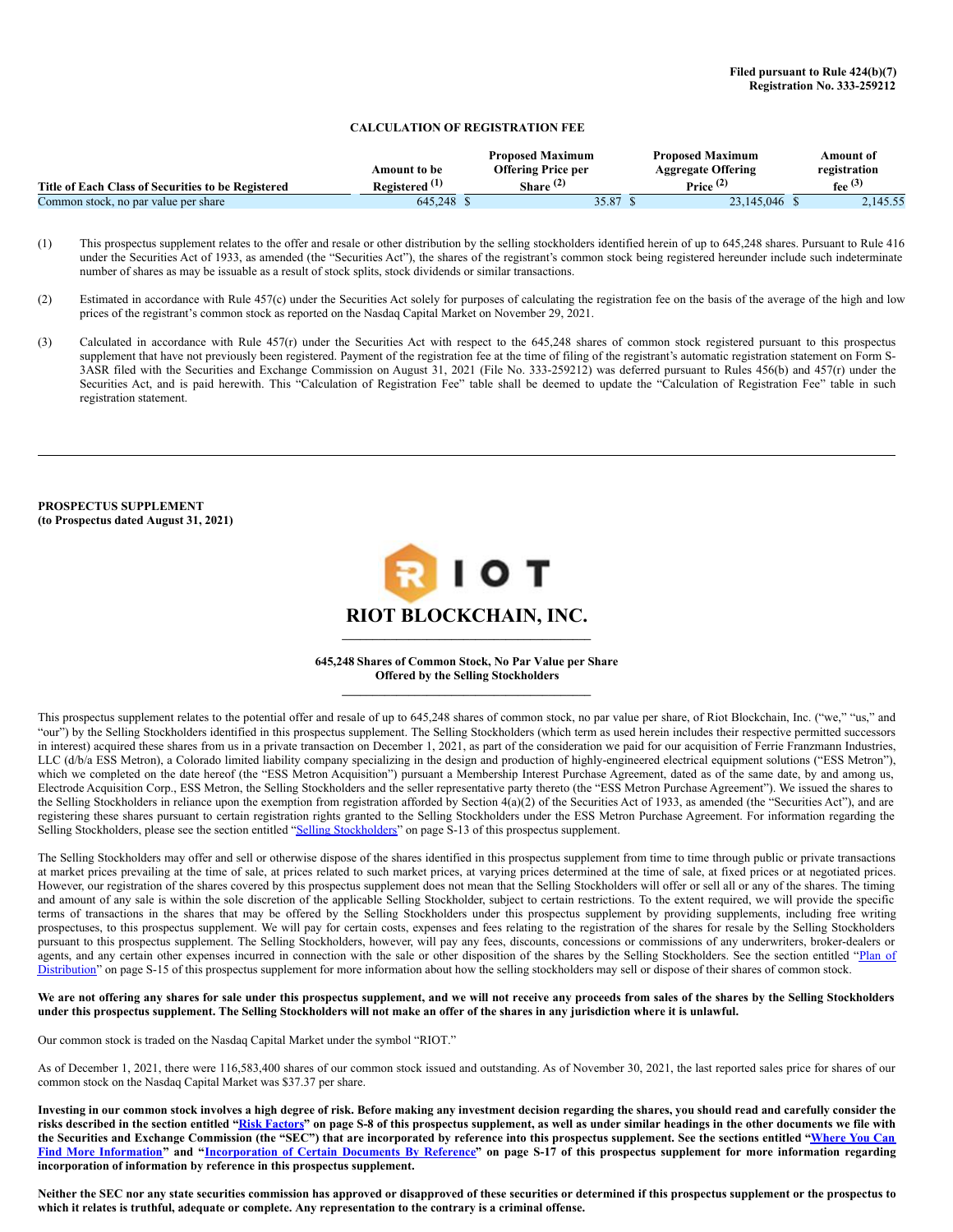# **TABLE OF CONTENTS**

| <b>PROSPECTUS SUPPLEMENT</b>                                | Page           |
|-------------------------------------------------------------|----------------|
| <b>ABOUT THIS PROSPECTUS SUPPLEMENT</b>                     | $S-1$          |
| <b>CAUTIONARY NOTE REGARDING FORWARD-LOOKING STATEMENTS</b> | $S-2$          |
| <b>PROSPECTUS SUPPLEMENT SUMMARY</b>                        | $S-5$          |
| <b>ABOUT RIOT BLOCKCHAIN</b>                                | $S-5$          |
| <b>THE OFFERING</b>                                         | $S-7$          |
| <b>RISK FACTORS</b>                                         | $S-8$          |
| <b>DESCRIPTION OF CAPITAL STOCK</b>                         | $S-9$          |
| <b>SELLING STOCKHOLDERS</b>                                 | $S-13$         |
| <b>USE OF PROCEEDS</b>                                      | $S-14$         |
| <b>PLAN OF DISTRIBUTION</b>                                 | $S-15$         |
| <b>LEGAL MATTERS</b>                                        | $S-17$         |
| <b>EXPERTS</b>                                              | $S-17$         |
| <b>WHERE YOU CAN FIND MORE INFORMATION</b>                  | $S-17$         |
| <b>INCORPORATION OF CERTAIN DOCUMENTS BY REFERENCE</b>      | $S-17$         |
| <b>PROSPECTUS</b>                                           |                |
|                                                             |                |
| <b>ABOUT THIS PROSPECTUS</b>                                | Page<br>3      |
| <b>CAUTIONARY NOTE REGARDING FORWARD-LOOKING STATEMENTS</b> | $\overline{4}$ |
|                                                             |                |
| <b>PROSPECTUS SUMMARY</b>                                   | 6              |
| <b>ABOUT RIOT BLOCKCHAIN</b>                                | 6              |
| <b>RISK FACTORS</b>                                         | 8              |
| <b>DESCRIPTION OF SECURITIES TO BE REGISTERED</b>           | 8              |
| <b>SELLING SECURITYHOLDERS</b>                              | 12             |
| <b>USE OF PROCEEDS</b>                                      | 13             |
| <b>PLAN OF DISTRIBUTION</b>                                 | 13             |
|                                                             |                |
| <b>LEGAL MATTERS</b>                                        | 14             |
| <b>EXPERTS</b>                                              | 15             |
| <b>WHERE YOU CAN FIND MORE INFORMATION</b>                  | 15             |
| <b>INCORPORATION OF CERTAIN DOCUMENTS BY REFERENCE</b>      | 15             |

# <span id="page-1-0"></span>**ABOUT THIS PROSPECTUS SUPPLEMENT**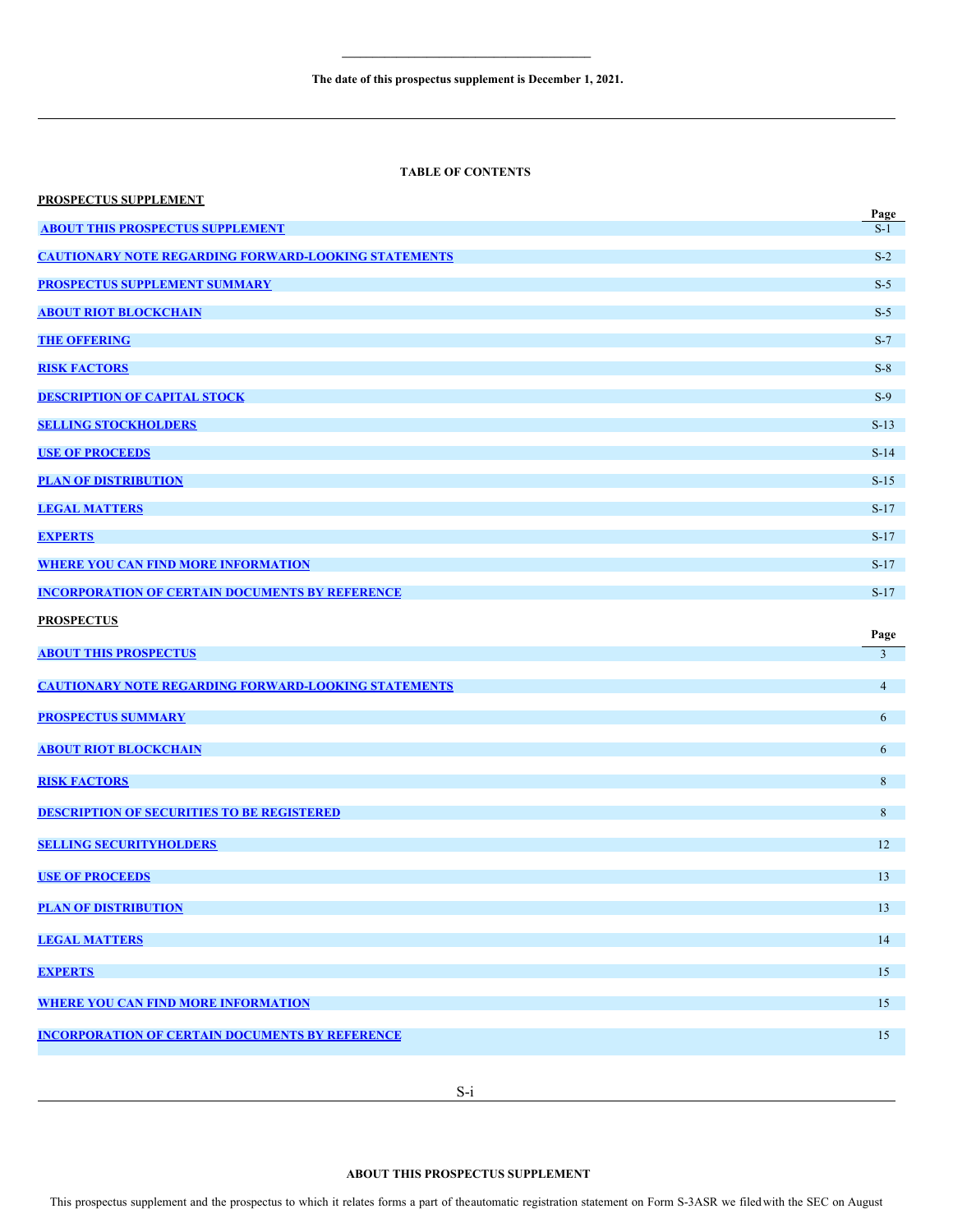31, 2021 (File No. 333-259212) as a "well-known seasoned issuer," as defined in Rule 405 under the Securities Act using a "shelf" registration process relating to certain of our securities, including the shares described in this prospectus supplement, which registration statement became effective automatically upon filing. To the extent we are required, we will supplement and amend the information contained in this prospectus supplement by additional prospectus supplements and/or free writing prospectuses relating to the accompanying prospectus.

This document is in two parts. The first part is this prospectus supplement, which provides the specific details regarding the offering for resale by the Selling Stockholders of 645,248 shares of our common stock we issued to the Selling Stockholders in connection with the closing of the ESS Metron Acquisition on December 1, 2021. The second part, the accompanying prospectus, gives more general information about the shares of our common stock that may be offered from time to time. When we refer to the "prospectus," we are referring to the accompanying base prospectus, as supplemented and amended by this prospectus supplement and the documents incorporated by reference herein. Some of the information in the prospectus may not apply to the offering by the Selling Stockholders that is covered by this prospectus supplement. To the extent any inconsistency or conflict exists between the information included in this prospectus supplement and the information included in the accompanying prospectus, the information contained in this prospectus supplement updates and supersedes such information. The information incorporated by reference into this prospectus supplement contains important business and financial information about us that is not included in, or delivered with, this prospectus supplement.

You should carefully read this prospectus supplement and the accompanying prospectus and any related free writing prospectus, as well as the information incorporated by reference into this prospectus supplement, including our financial statements and the preliminary unaudited financial information of ESS Metron, and the exhibits to the registration statement of which this prospectus supplement forms a part. Please read the sections entitled "Where You Can Find More [Information"](#page-9-0) and ["Incorporation](#page-9-1) of Certain Documents by Reference" on page S-17 of this prospectus supplement. You should also read and carefully consider the discussion of the potential risks affecting our business described in the section entitled "Risk [Factors](#page-5-0)" on page S-8 of this prospectus supplement, as well as under similar headings in the other documents we file with the SEC that are incorporated by reference into this prospectus supplement.

We have not, and the Selling Stockholders have not, authorized any person to provide you with any information other than that contained or incorporated by reference in this prospectus supplement and the accompanying prospectus, and any free writing prospectus prepared by or on behalf of us. No dealer, salesperson or any other person is authorized to give any information or to represent anything not contained in this prospectus supplement, the accompanying prospectus or any related free writing prospectus. We and the Selling Stockholders take no responsibility for, and can provide no assurance as to the reliability of, any other information that others may give you. Further, the information contained in this prospectus supplement speaks only as of the date of this prospectus supplement and the information incorporated by reference herein speaks only as of the date of such information, unless it is specifically indicated that another date applies. Our business, financial condition, results of operations and prospects may have changed since such dates. Neither the delivery of this prospectus supplement nor any sale made under it implies that there has been no change in our affairs or that the information is correct as of any other date. We encourage you to consult your own counsel, accountants and other advisors for legal, tax, business, financial and related advice regarding an investment in our common stock.

This prospectus supplement does not constitute an offer to sell or the solicitation of an offer to buy any securities other than the securities described herein or an offer to sell or the solicitation of an offer to buy such securities in any circumstances in which such offer or solicitation is unlawful. No action is being taken in any jurisdiction outside the United States to permit a public offering of the common stock or possession or distribution of this prospectus supplement in that jurisdiction. Persons who come into possession of this prospectus supplement in jurisdictions outside the United States are required to inform themselves about and to observe any restrictions as to the offering and the distribution of this prospectus supplement applicable to that jurisdiction.

As used in this prospectus supplement, the terms "Riot Blockchain," the "Company," "we," "us," and "our" refer to Riot Blockchain, Inc., a Nevada corporation, and its consolidated subsidiaries, unless the context requires otherwise.

$$
S-1
$$

## <span id="page-2-0"></span>**CAUTIONARY NOTE REGARDING FORWARD-LOOKING STATEMENTS**

This prospectus supplement, the accompanying prospectus, and the documents incorporated by reference herein and therein contain forward-looking statements that involve risks and uncertainties, as well as assumptions that may not materialize or prove to be correct, which could cause our results to differ materially from those expressed in or implied by such forward-looking statements. All statements other than statements of historical fact are forward-looking statements, including, but not limited to, statements concerning: our plans, strategies and objectives for future operations; new equipment, systems, technologies, services or developments; future economic conditions, performance or outlook; future political conditions; the outcome of contingencies; potential acquisitions or divestitures; the value of Bitcoin awards in our mining operation; expected cash flows or capital expenditures; our beliefs or expectations; activities, events or developments that we intend, expect, project, believe or anticipate will or may occur in the future; and assumptions underlying any of the foregoing. Forward-looking statements may be identified by their use of forwardlooking terminology, such as "believes," "expects," "may," "should," "would," "will," "intends," "plans," "estimates," "anticipates," "projects" and similar words or expressions. You should not place undue reliance on these forward-looking statements, which reflect our management's opinions only as of the date the statements are made and are not guarantees of future performance or actual results. Forward-looking statements are made in reliance on the safe harbor provisions of Section 27A of the Securities Act, Section 21E of the Securities Exchange Act of 1934, as amended (the "Exchange Act"), and the U.S. Private Securities Litigation Reform Act of 1995. The following are some of the factors we believe could cause our actual results to differ materially from our historical results or our current expectations or projections:

- our strategic decision to concentrate on and make capital investments in cryptocurrency mining ties the success of our business to the success of the major cryptocurrencies we mine, particularly Bitcoin, as well as the success of cryptocurrencies, generally;
- · our cryptocurrency mining operations are subject to unique industry risks, including, among others, risks associated with the need for significant electrical power, intense competition for new miners, cybersecurity and increased world-wide competition for a fixed supply of Bitcoin rewards, which could have a material adverse effect on our business;
- our mining operations could be materially and adversely impacted by a natural disaster or other significant disruption;
- our present use of a third-party co-location arrangement for our mining operations;
- we depend on our ability to mine cryptocurrencies, particularly Bitcoin, at a value above our cost to mine them; however, the historical volatility in the market prices of these cryptocurrencies significantly impairs our ability to accurately predict their future prices and, therefore, our future revenues;
- · strategic transactions, including mergers, acquisitions, investments and divestitures in other cryptocurrency- and blockchain-focused companies, involve significant risks and uncertainties that could adversely affect our business, financial condition, results of operations, cash flows and equity;
- we may fail to realize the anticipated benefits of our acquisitions, or those benefits may take longer to realize than expected, as we encounter unforeseen difficulties integrating the operations of the acquired businesses into our own;
- · negative media attention and public perception surrounding energy consumption by cryptocurrency mining may adversely affect our ability to successfully integrate and realize the anticipated benefits of our acquisitions;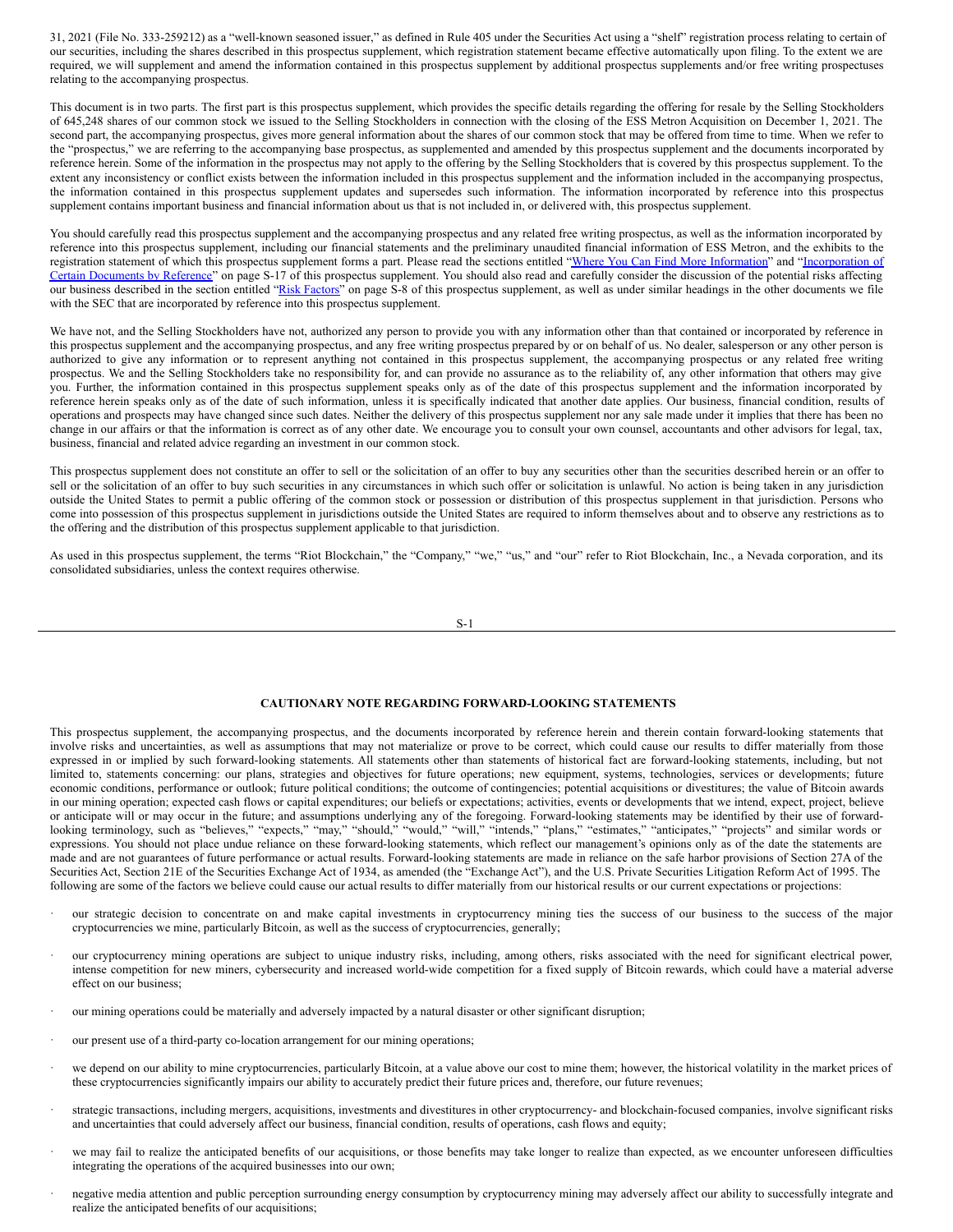- we may be unable to attract and retain senior management and other qualified personnel necessary to effectively integrate the operations of acquired businesses into our own;
- we may be required to record a significant charge to earnings if our goodwill or amortizable intangible assets become impaired. We may not realize all the economic benefit from our acquisitions, which could cause an impairment of goodwill or intangibles. Factors that may be a change in circumstances, indicating that the carrying value of our goodwill or amortizable intangible assets may not be recoverable, include a decline in our stock price and market capitalization, reduced future cash flow estimates, and slower growth rates in industry segments in which we participate;
- the Whinstone Facility (as defined herein) requires consistent access to a considerable amount of electricity and consistent high-speed Internet connectivity, which we may not be able to guarantee as a result of various factors outside of our control;

- · the anticipated increased demand in electrical power capacity at the Whinstone Facility may not be sustainably consistent with any increase in cost to supply that demand, which may affect the financial outcomes associated with our acquisition of Whinstone (as defined herein);
- we have made significant investments in our development of our liquid immersion-cooled Bitcoin mining technology, which may expose us to new risks and uncertainties, and if we are unable to effectively implement this innovative technology, we may not realize the benefits we anticipate from our investment on the schedule we anticipate, if at all;
- we will need to raise additional capital to fund our business objectives, goals and strategies; however, volatility in the trading price of shares of our common stock may jeopardize our ability to maintain the Nasdaq listing of our common stock and/or make it difficult or impossible for us to raise the necessary capital;
- our reputation and ability to do business may be impacted by the improper conduct of our employees, agents or business partners;
- we have a small executive management team and board of directors, and it may be difficult for us to replace a departing member of our management team or board;
- we have a history of operating losses and we may be unable to achieve or sustain profitability;
- we participate in markets that are often subject to uncertain economic conditions, which makes it difficult to estimate growth in our markets and, as a result, future income and expenditures;
- we cannot predict the consequences of future geo-political events, but they may adversely affect the markets in which we operate, our ability to insure against risks, our operations or our profitability;
- we could be negatively impacted by a security breach, through cyber attack, cyber intrusion, insider threats or otherwise, or other significant disruption of our IT networks and related systems;
- disputes with our suppliers, or their inability to perform or timely deliver new miners, parts or services, could adversely affect our expectations regarding future deployment of our miners;
- we face certain significant risk exposures and potential liabilities that may not be covered adequately by insurance or indemnity;
- · unforeseen environmental issues could have a material adverse effect on our business, financial condition, results of operations, cash flows and equity;
- the outcome of litigation or arbitration in which we are involved from time to time is unpredictable, and an adverse decision in any such matter could have a material adverse effect on our financial condition, results of operations, cash flows and equity; and
- · COVID-19 and ongoing attempts to contain and reduce its spread could have a material adverse effect on our business operations, financial condition, results of operations, cash flows and equity, as well as those of our transaction partners, including the overseas manufacturers of our miners.

S-3

Additional details and discussions concerning some of the various risks, factors and uncertainties that could cause future results to differ materially from those expressed or implied in our forward-looking statements are set forth under the heading "Risk [Factors](#page-5-0)" on page S-8 of this prospectus supplement, and under Part I, Item 1A. "Risk Factors" in our most recent Annual Report on Form 10-K, as updated, supplemented, and amended by our subsequent disclosures contained in the reports and other filings we make with the SEC. For more information on these filings and the other disclosures incorporated by reference into this prospectus supplement, please see the sections entitled "[Incorporation](#page-9-1) of Certain Documents by Reference" and "Where You Can Find More [Information](#page-9-0)" on page S-17 of this prospectus supplement. The risks, factors and uncertainties disclosed herein and in our other filings are not exhaustive. Additional risks and uncertainties not known to us or that we currently believe not to be material may adversely impact our business, financial condition, results of operations and cash flows. It is not possible for our management to predict all risks, nor can we assess the impact of all factors on our business or the extent to which any factor, or combination of factors, may cause actual results to differ materially from those contained in any forward-looking statements we may make. Should any risks or uncertainties develop into actual events, these developments could have a material adverse effect on our business, financial condition, results of operations and cash flows.

Accordingly, you should read this prospectus supplement completely and with the understanding that our actual future results may be materially different from what we expect. The forward-looking statements contained in this prospectus supplement speak only as of the date of this prospectus supplement and the forward-looking statements incorporated by reference in this prospectus supplement speak only as of their date and, unless otherwise required by applicable securities laws, the Company disclaims any intention or obligation to update or revise any forward-looking statements, whether as a result of new information, future events or otherwise. All forwardlooking statements attributable to us are expressly qualified by these cautionary statements.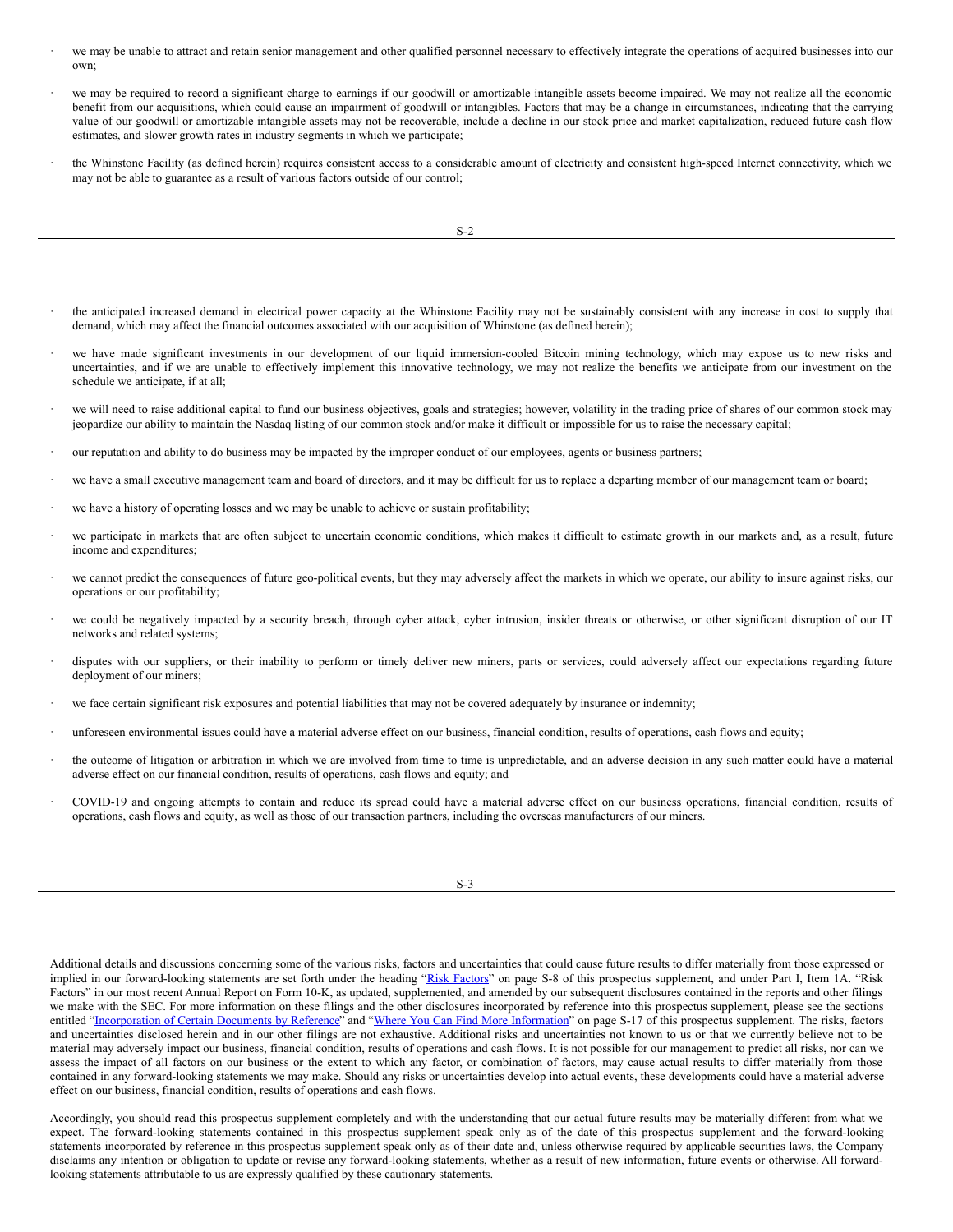#### S-4

#### <span id="page-4-0"></span>**PROSPECTUS SUPPLEMENT SUMMARY**

This summary highlights selected information from this prospectus supplement and does not contain all of the information that you should consider in making your investment decision. You should carefully read the entire prospectus supplement, the accompanying prospectus and the documents incorporated by reference herein and therein, including the risks of investing in our securities discussed under the heading "Risk [Factors](#page-5-0)" in this prospectus supplement below, and those contained under Part I, Item 1A. "Risk Factors" in our most recent Annual Report on Form 10-K, as updated, supplemented, and amended by our subsequent disclosures contained in the reports and other filings we make with the SEC, which are incorporated by reference into this prospectus supplement. You should also carefully read the other information incorporated by reference into this prospectus supplement, including our financial statements, and the exhibits to the registration statement of which this *prospectus supplement forms a part.*

## <span id="page-4-1"></span>**ABOUT RIOT BLOCKCHAIN**

We are a leading cryptocurrency mining company operating in North America, focused on supporting the Bitcoin blockchain through the operation of our fleet of next generation Bitcoin mining computers (known as "miners") and, through our wholly owned subsidiary, Whinstone US, Inc. ("Whinstone"), the operation of a commercial Bitcoin mining facility in Rockdale, Texas (the "Whinstone Facility") that is focused on providing colocation services in the Bitcoin mining space. Our strategic focus is on maximizing our mining power (known as "hash rate") and efficiency by acquiring and deploying large numbers of next-generation miners that are more energy-efficient than legacy miners previously deployed in the industry. We operate a fleet of "Antminers" manufactured by Bitmain Technologies Limited ("Bitmain") to mine Bitcoin. We expect to operate a miner fleet of over 90,000 Antminers after all deliveries under our purchase agreements with Bitmain have been fulfilled, which are expected to be completed in the fourth fiscal quarter of 2022, according to anticipated delivery schedules in our purchase agreements with Bitmain. Once all of these Antminers are fully deployed, our fleet is expected to achieve a hash rate capacity in excess of 8.6 exahashes per second (EH/s), while consuming approximately 284 Megawatts ("MW") of energy, which we believe would make our fleet one of the largest and most efficient Bitcoin mining fleets in North America and in the industry. Our miners are deployed in our self-mining operation at the Whinstone Facility in Rockdale, Texas and, pursuant to the mining colocation services agreement we entered into with Coinmint, LLC ("Coinmint"), at Coinmint's Massena, New York data center facility.

We are also exploring innovative cryptocurrency mining technologies and other strategic initiatives as part of a continual effort to maximize the energy efficiency and cost effectiveness of our cryptocurrency mining activities.

#### *Whinstone Facility*

Whinstone, our wholly owned subsidiary, owns and operates the Whinstone Facility, a commercial Bitcoin mining facility located on Whinstone's 100-acre site outside of Rockdale, Texas, with 300 MW of developed electrical power capacity, making it one of the largest Bitcoin mining and hosting facilities in North America in terms of developed capacity. The Whinstone Facility provides third-party hosting services to other companies, including other Bitcoin mining companies, through colocation services agreements, and also provides us with a self-owned facility where we can deploy our miners and carry out future strategic expansion initiatives. Power is supplied to the Whinstone Facility pursuant to a long-term power supply agreement with TXU Energy Retail Company LLC ("TXU").

The Whinstone Facility originally consisted of three purpose-built Bitcoin mining structures, totaling approximately 190,000 square feet of finished space and 300 MW of fully developed electrical power capacity for Bitcoin mining. Upon completion of the acquisition of Whinstone, we previously announced the expansion of the Whinstone Facility to add 400 MW of electrical power capacity by constructing another four purpose-build Bitcoin mining structures, totaling approximately 240,000 square feet of finished space for Bitcoin mining operations, including two 100 MW structures purpose-built for our new liquid immersion-cooled Bitcoin mining hardware. Once completed, this expansion is expected to bring the Whinstone Facility's total electrical power distribution capacity up to 700 MW.

| i<br>-<br>٦<br>۰.<br>v | I<br>I<br>۰.<br>× |
|------------------------|-------------------|

We expect the present expansion of the Whinstone Facility to be completed by the end of the second fiscal quarter of 2022, with sufficient developed electricity power capacity to support an estimated 112,000 Antminer model S19j miners operating simultaneously at the Whinstone Facility. We believe this expansion of the Whinstone Facility will provide sufficient capacity to enable us to deploy a significant quantity of our miners (including our current deployed fleet and those expected to be delivered in future shipments) in a self-hosted facility, while allowing Whinstone to continue to operate and grow its existing Bitcoin mining hosting business. We believe deploying our miners at the expanded Whinstone Facility has many advantages for our mining operations, including allowing us to operate our miners without incurring third-party co-location services fees and to do so at the fixed low energy costs available to the Whinstone Facility under its long-term power supply agreement.

## *ESS Metron Acquisition*

On December 1, 2021, we completed the ESS Metron Acquisition. ESS Metron is a leader in the design and production of highly-engineered electrical equipment solutions and has been a key contractor assisting us in our ongoing expansion of the electrical power capacity at the Whinstone Facility. The ability to reliably distribute and control electricity throughout the Whinstone Facility is critical to its operations, and ESS Metron designs and manufactures the power distribution centers we use to deliver the power supplied by TXU to the miners operating at the Whinstone Facility. Additionally, the ESS Metron Acquisition integrates the significant experience and technical expertise of ESS Metron's employees with Riot Blockchain, which we believe will lead to greater synergies and increased efficiencies in our design, manufacture, and build processes with respect to the distribution of electrical power throughout the Whinstone Facility.

#### *Corporate Information*

<span id="page-4-2"></span>Our principal executive offices are located at 202 6th Street, Suite 401, Castle Rock, CO 80104, and our telephone number is (303) 794-2000. Our website address is www.riotblockchain.com. The information contained on, or accessible through, our website is not part of this prospectus supplement.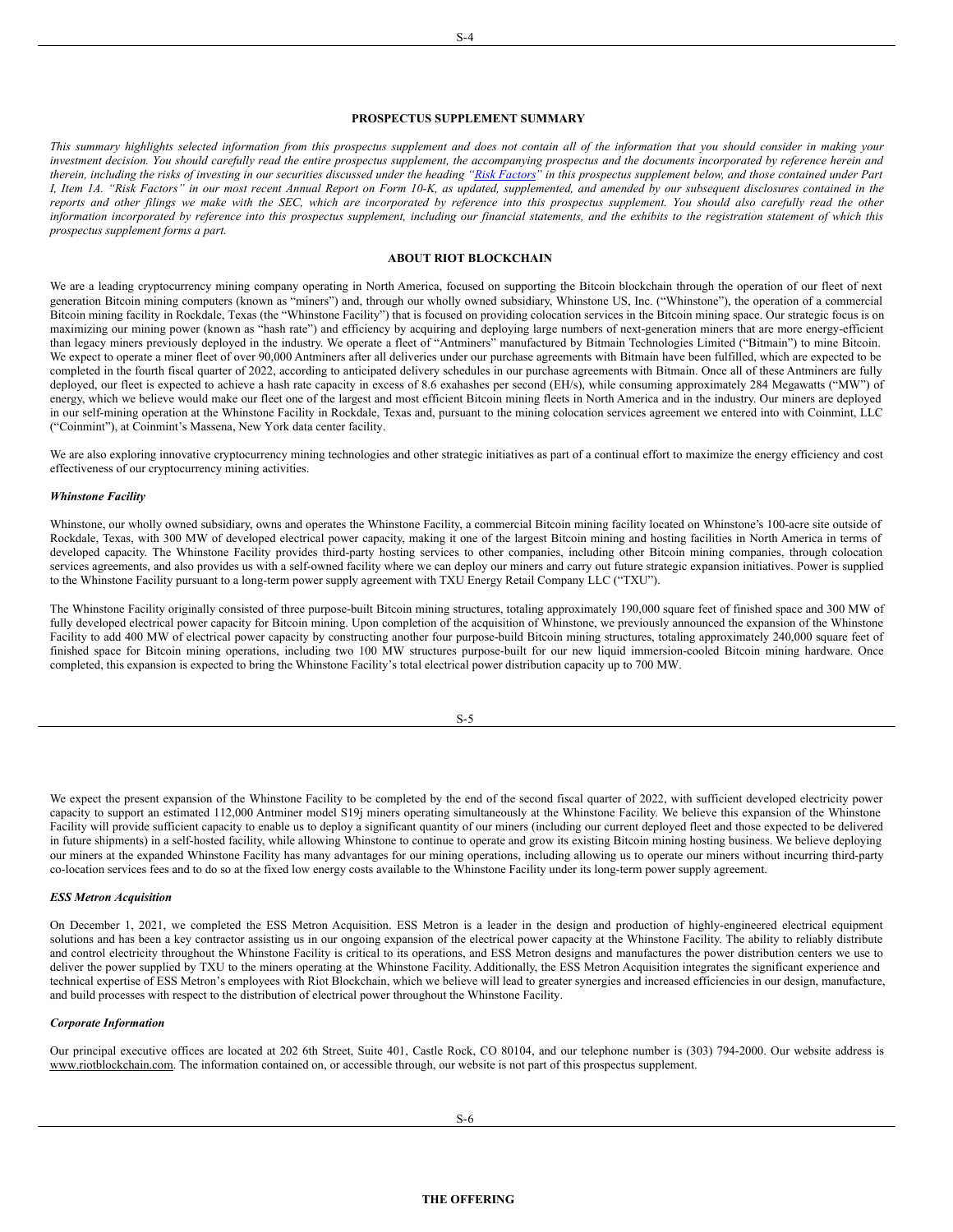| Number of Shares of Common Stock, No Par Value per<br>Share, Outstanding Prior to and After this Offering(1): | 116,583,400                                                                                                                                                                                                        |
|---------------------------------------------------------------------------------------------------------------|--------------------------------------------------------------------------------------------------------------------------------------------------------------------------------------------------------------------|
| Number of Shares of Common Stock, No Par Value per<br>Share, Being Offered by the Selling Stockholders:       | 645,248                                                                                                                                                                                                            |
| Use of Proceeds:                                                                                              | All proceeds from the sales of the shares pursuant to this prospectus supplement will go to the Selling<br>Stockholders. We will not receive any proceeds from the sale of the shares by the Selling Stockholders. |
| <b>Risk Factors:</b>                                                                                          | Investing in shares of our common stock involves a high degree of risk. You should carefully review and<br>consider the section entitled "Risk Factors" below.                                                     |
| Primary Market for Our Securities:                                                                            | Nasdaq Capital Market.                                                                                                                                                                                             |
| Nasdaq Trading Symbol:                                                                                        | "RIOT"                                                                                                                                                                                                             |
| As of December 1, 2021.<br>(1)                                                                                |                                                                                                                                                                                                                    |

#### <span id="page-5-0"></span>**RISK FACTORS**

S-7

Investing in our common stock involves a high degree of risk. Before making an investment decision, you should consider carefully the risks, uncertainties and other factors described under Part I, Item 1A. "Risk Factors" in our most recent Annual Report on Form 10-K, as well as those which may be disclosed in our subsequent Quarterly Reports on Form 10-Q and Current Reports on Form 8-K, and in the other filings we make with the SEC, which are incorporated by reference into this prospectus supplement. For more information regarding the incorporation of information herein by reference, please see the section of this prospectus supplement entitled ["Incorporation](#page-9-1) of Certain Documents by Reference" on page S-17 below.

The risks, uncertainties and other factors discussed in the foregoing filings are not exhaustive. Additional risks and uncertainties not known to us or that we currently believe not to be material may adversely impact our business, financial condition, results of operations and cash flows. It is not possible for our management to predict all risks, nor can we assess the impact of all factors on our business or the extent to which any factor, or combination of factors, may cause actual results to differ materially from our expectations. Should any of these risks or uncertainties develop into actual events, they could have a material adverse effect on our business, financial condition, results of operations and cash flows. For more information about the filings we make with the SEC, please see the section entitled "Where You Can Find More [Information](#page-9-0)" on page S-17 of this prospectus supplement.

S-8

# <span id="page-5-1"></span>**DESCRIPTION OF CAPITAL STOCK**

The following description of our capital stock is not complete and may not contain all the information you should consider before investing in the shares of our common stock offered pursuant to this prospectus supplement. This description is summarized from, and qualified in its entirety by reference to, our Articles of Incorporation, as amended, our Bylaws, as amended, and the certificates of designation related to our designated preferred stock, which have been filed with the SEC, as well as the applicable provisions of the Nevada Revised Statutes Chapter 78 and the associated provisions of the Nevada Administrative Code. See the sections "Where You Can Find More [Information](#page-9-0)" and *["Incorporation](#page-9-1) of Certain Documents by Reference" on page S-17 of this prospectus supplement.*

#### **Authorized Shares of Capital Stock**

Our authorized capital stock consists of: (i) 170,000,000 shares of common stock, no par value per share; and (ii) 15,000,000 shares of "blank check" preferred stock, no par value per share, including (a) 2,000,000 shares of preferred stock designated as "2% Series A Convertible Preferred Stock" and (b) 1,750,001 shares of preferred stock designated as "0% Series B Convertible Preferred Stock." As of December 1, 2021, there were 116,583,400 shares of our common stock outstanding, no shares of our 2% Series A Convertible Preferred Stock outstanding, and 2,199 shares of our 0% Series B Convertible Preferred Stock outstanding.

#### **Common Stock**

*Listing.* Shares of our common stock are listed on the Nasdaq Capital Market under the trading symbol "RIOT."

*Voting Rights.* Holders of shares of our common stock are entitled to one vote for each share of common stock standing in such stockholder's name on the records of the Company on all matters submitted to a stockholder vote, with no cumulative voting rights. Except as otherwise provided in our Articles of Incorporation, Bylaws, the rules of any stock exchange applicable to us, applicable provisions of the Nevada Revised Statutes, or any other applicable law or regulations, matters submitted to a stockholder vote require the affirmative vote of the holders of a majority of the shares of our capital stock present and voting at the applicable stockholders' meeting to be approved. See the section entitled "Structure of Board of Directors; Director Elections and Terms of Office" under "Corporate Governance" below for further details regarding the voting rights of our common stock.

*Conversion and Redemption Rights.*Shares of our common stock have no conversionary rights and are not subject to any rights of redemption by operation of a sinking fund or otherwise.

*Dividend Rights.* Subject to any preferential rights of holders of our preferred stock, if any, or any restrictions on the payments of dividends imposed under the terms of our indebtedness, if any, holders of our common stock shall be entitled to receive their *pro rata* shares of such dividends as may be declared from time to time by our board of directors, in its discretion, from legally available funds, based upon such holders' proportionate ownership of the shares of our capital stock outstanding at the time such dividends are declared.

*Liquidation Rights*. Subject to any preferential rights of holders of our preferred stock, if any, in the event of a liquidation, dissolution or winding up of the Company, holders of our common stock shall be entitled to participate *pro rata* in all assets of the Company that remain after payment of the Company's liabilities, including satisfaction of all indebtedness of the Company then outstanding, based upon such holders' proportionate ownership of the shares of our capital stock then outstanding.

*Preemptive Rights.* Shares of our common stock have no pre-emptive rights to purchase or subscribe for any of our capital stock or other securities. Thus, if additional shares of our common stock are issued, the current holders of our common stock will own a proportionately smaller interest in a larger number of outstanding shares of common stock to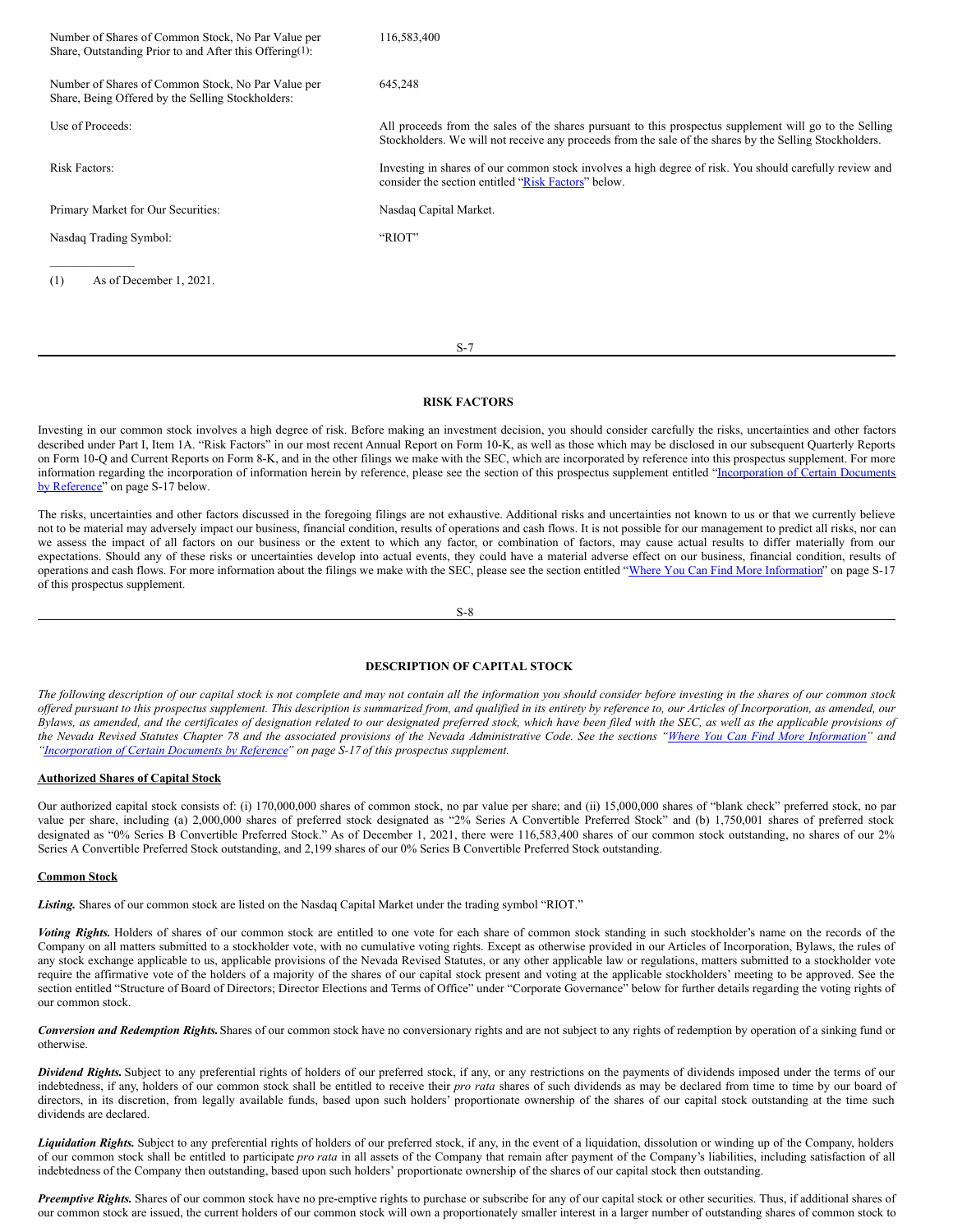the extent that they do not participate in the additional issuance.

*Transfer Agent and Registrar.* The transfer agent and registrar for our common stock is Equiniti Trust Corporation.

S-9

## **Preferred Stock**

We are authorized to issue up to 15,000,000 shares of "blank check" preferred stock, no par value per share, in one or more series, subject to any limitations prescribed by law, without further vote or action by the stockholders. Each such series of preferred stock shall have such number of shares, designations, preferences, voting powers, qualifications, and special or relative rights or privileges as shall be determined by our board of directors, which may include, among others, dividend rights, voting rights, liquidation preferences, conversion rights and preemptive rights.

Preferred stock is available for possible future financings or acquisitions and for general corporate purposes without further authorization of stockholders unless such authorization is required by applicable law, the rules of the Nasdaq Capital Market or any other securities exchange or market on which our stock is then listed or admitted to trading.

As of the date of this prospectus supplement, we have designated 2,000,000 shares of preferred stock as "2% Series A Convertible Preferred Stock" and 1,750,001 shares of preferred stock as "0% Series B Convertible Preferred Stock."

*Voting Rights.* Our board of directors may authorize the issuance of preferred stock with voting or conversion rights that could adversely affect the voting power or other rights of the holders of common stock.

As described more completely in the related certificate of designation, holders of shares of our 2% Series A Convertible Preferred Stock are entitled to vote on matters submitted to our stockholders for consideration based on the number of shares of our common stock underlying each share of our 2% Series A Convertible Preferred Stock held as of the record date for the applicable stockholder meeting.

Holders of shares of our 0% Series B Convertible Preferred Stock are not entitled to vote on matters submitted to our stockholders prior to the conversion of their shares into shares of our common stock.

*Conversion Rights.* Subject to certain beneficial ownership limitations described in the applicable certificate of designation and under applicable rules of the Nasdaq Capital Market and the Nevada Revised Statutes, shares of our preferred stock are convertible into shares of our common stock based on the conversion calculation stated in such series of preferred stock's certificate of designation.

*Dividend, Liquidation, Redemption, and Other Preferential Rights.*The rights of holders of shares of our common stock are subject to, and may be adversely affected by, the rights of the holders of any shares of our preferred stock that may be issued in the future. Our board of directors may authorize the issuance of preferred stock with dividend, liquidation, redemption, conversion, or other preferential rights that could adversely affect the relative voting power and market price of shares of our common stock. Further, the issuance of preferred stock, while providing flexibility in connection with possible acquisitions and other corporate purposes could, under some circumstances, have the effect of delaying, deferring or preventing a change in control of the Company, and may adversely affect the market price of shares of our common stock.

Each holder of our 2% Series A Convertible Preferred Stock and our 0% Series B Convertible Preferred Stock shall be entitled to receive dividends on such shares on an "as converted" basis, which shall be payable, subject to applicable beneficial ownership limitations set forth in their certificate of designation, in shares of common stock or cash on their stated value, and holders of our 2% Series A Convertible Preferred Stock are entitled to receive such dividends at the cumulative dividend rate of two percent (2%) per year. Shares of our 0% Series B Convertible Preferred Stock have preferential rights ahead of all other shares of our capital stock with respect to dividends, distributions, redemptions, and payments upon the liquidation, dissolution and winding-up of the Company, other than shares of our 2% Series A Convertible Preferred Stock, which have the first priority of such preferential rights.

#### **Corporate Governance**

*Number of Directors; Filling Vacancies; Removal*. Our Articles of Incorporation and Bylaws provide that our business and affairs are managed by our board of directors. Our Bylaws provide that the board of directors consists of such number of directors as is determined by a resolution adopted by the majority of directors then in office. In addition, our Bylaws provide that any vacancy on the board of directors, including a vacancy resulting from an increase in the number of directors, may be filled solely by the affirmative vote of a majority of the remaining directors then in office and entitled to vote, even though that may be less than a quorum of the board of directors. Our Bylaws also provide that any director, or the entire board of directors, may be removed from office at any time, with cause, only by the affirmative vote of the holders of at least two-thirds of the total voting power of the outstanding shares of our capital stock entitled to vote generally in the election of directors, voting as a single class, at a meeting of our stockholders called for the purpose of removing such director or directors from their position on the board of directors. These provisions prevent stockholders from removing incumbent directors without cause and filling the resulting vacancies with their own nominees.

Director Elections and Terms of Office. Our Bylaws provide for election of nominees to our board of directors by plurality vote of our stockholders present and entitled to vote at a meeting of our stockholders called for the purpose of electing nominees to serve on our board of directors. Therefore, those nominees for our board of directors receiving the most affirmative votes at a given stockholders' meeting shall be elected as directors for the applicable term. Once elected, directors serve until the end of the term of office and their successor has been duly qualified to serve and elected by our stockholders, or his or her earlier death, resignation, or removal.

*Classified Board of Directors*. Our Bylaws provide for a classified board of directors consisting of three classes of directors serving staggered three-year terms, and each year our stockholders elect one class of our directors.

We believe that a classified board structure facilitates continuity and stability of leadership and policy by helping ensure that, at any given time, a majority of our directors have prior experience as directors of our Company and are familiar with our business and operations. In our view, this permits more effective long-term planning and helps create long-term value for our stockholders. The classified board structure, however, could prevent a party who acquires control of a majority of our outstanding voting stock from obtaining control of our board of directors until the second annual stockholders' meeting following the date that party obtains control of a majority of our voting stock. The classified board structure may discourage a third party from initiating a proxy contest, making a tender offer or otherwise attempting to obtain control of us, as the structure makes it more difficult for a stockholder to replace a majority of our directors.

*Quorum for Conducting Business.* Our Bylaws provide that, to conduct business at a meeting of our stockholders, holders of shares representing at least one-third of the issued and outstanding shares of our capital stock entitled to vote at such meeting, whether represented in person or by proxy, must be present to establish a quorum.

*Exclusive Forum.* Article XIV of our Bylaws, as amended, provides that, to the fullest extent permitted by law, and unless we consent to the selection of an alternative forum, the state and federal courts in and for the State of New York shall be the sole and exclusive forum for the resolution of certain actions and proceedings that may be initiated by our stockholders, and that, by purchasing our securities, our stockholders are deemed to have notice of and consented to this forum selection clause. Under Article XIV of our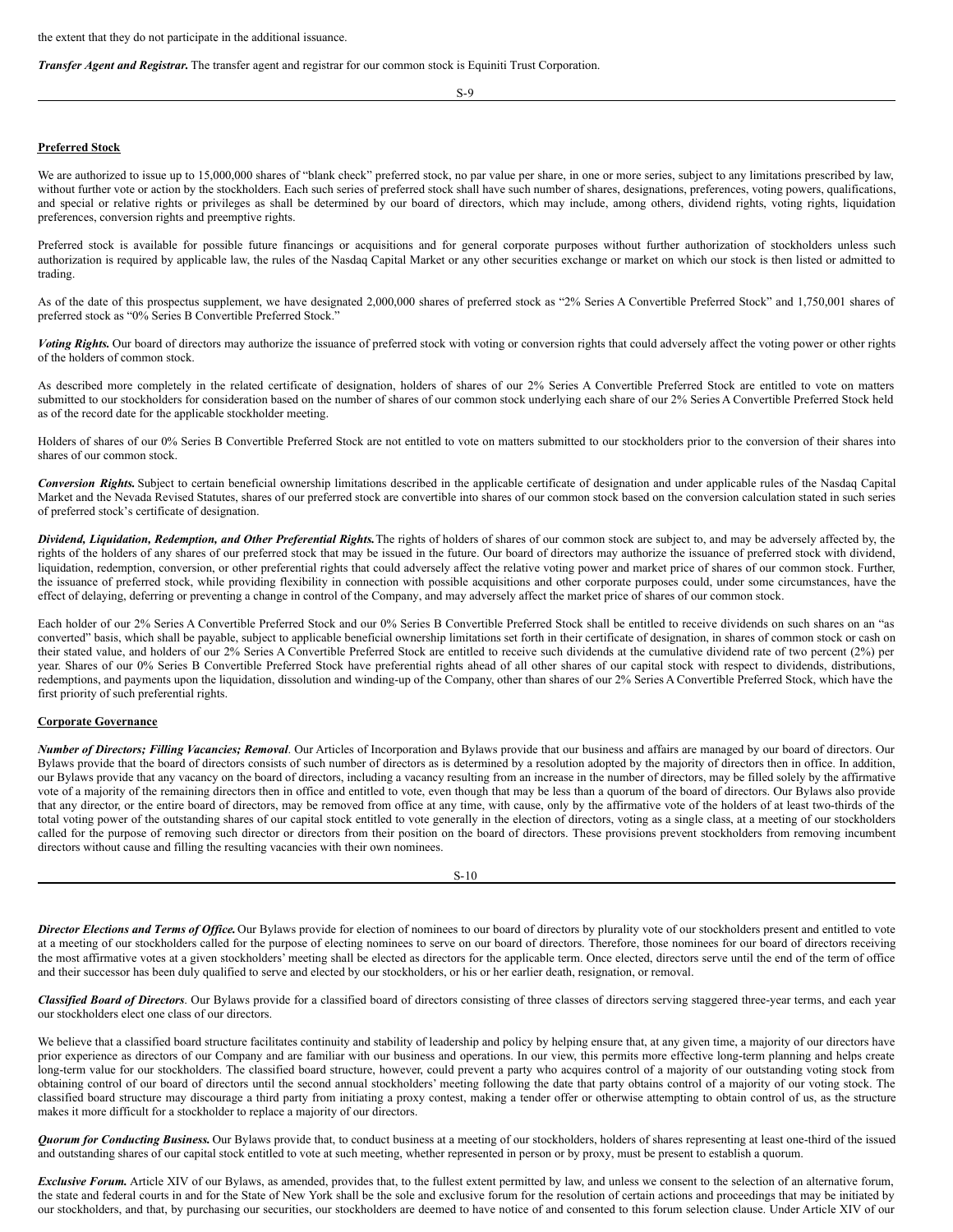Bylaws, the following claims are subject to this forum selection clause: (a) any derivative action or proceeding brought on behalf of the Company; (b) any action or proceeding asserting a claim of breach of a fiduciary duty owed by any director or officer of the Company to the Company or the Company's stockholders; (c) any action or proceeding asserting a claim against the Company arising pursuant to any provision of the Nevada Revised Statutes or the Company's Articles of Incorporation or Bylaws (as either might be amended from time to time); or (d) any action or proceeding asserting a claim against the Company governed by the internal affairs doctrine.

By its terms, the forum selection clause in our Bylaws applies to the foregoing claims to the fullest extent permitted by law, and, as such, should not be interpreted as precluding our stockholders from bringing claims under the Exchange Act in the appropriate federal court with jurisdiction over such claims, as provided by Section 27 of the Exchange Act. Likewise, the forum selection clause in our Bylaws should not be interpreted as precluding our stockholders from bringing claims under the Securities Act in the appropriate state or federal court with jurisdiction over such claims, as provided by Section 22 of the Securities Act.

We believe the choice-of-forum provision in our Bylaws will help provide for the orderly, efficient, and cost-effective resolution of legal issues affecting us by designating courts located in the State of New York as the exclusive forum for cases involving such issues. However, this provision may limit a stockholder's ability to bring a claim in a judicial forum that it believes to be favorable for disputes with us or our directors, officers, employees, or agents, which may discourage such actions against us and our directors, officers, employees, and agents.

*Nevada Anti-Takeover Statute.* Certain provisions of Nevada law described below may make us a less attractive candidate for acquisition, which may adversely impact the value of the shares of our capital stock held by our stockholders. We have not opted out of these provisions in our Bylaws, as permitted under the Nevada Revised Statutes.

S-11

Nevada Revised Statutes Sections 78.411 through 78.444 (the "Nevada Combinations Statute") generally prohibit "combinations" including mergers, consolidations, sales and leases of assets, issuances of securities and similar transactions by a Nevada corporation having a requisite number of stockholders of record (of which we are one) with any person who beneficially owns (or any affiliate or associate of the corporation who within the previous two years owned), directly or indirectly, 10% or more of the voting power of the outstanding voting shares of the corporation (an "interested stockholder"), within two years after such person first became an interested stockholder unless (i) the board of directors of the corporation approved the combination or transaction by which the person first became an interested stockholder before the person first became an interested stockholder or (ii) the board of directors of the corporation has approved the combination in question and, at or after that time, such combination is approved at an annual or special meeting of the stockholders of the target corporation, and not by written consent, by the affirmative vote of holders of stock representing at least 60% of the outstanding voting power of the target corporation not beneficially owned by the interested stockholder or the affiliates or associates of the interested stockholder.

Two years after the date the person first became an interested stockholder, the Nevada Combinations Statute prohibits any combination with that interested stockholder unless (i) the board of directors of the corporation approved the combination or transaction by which the person first became an interested stockholder before the person first became an interested stockholder or (ii) such combination is approved by a majority of the outstanding voting power of the corporation not beneficially owned by the interested stockholder or any affiliate or associate of the interested stockholder. The Nevada Combinations Statute does not apply to combinations with an interested stockholder after the expiration of four years from when the person first became an interested stockholder.

S-12

## <span id="page-7-0"></span>**SELLING STOCKHOLDERS**

This prospectus supplement relates to the offer and sale from time to time by the Selling Stockholders identified below of up to 645,248 shares of our common stock. The shares being made available for resale by the Selling Stockholders were issued as part of the consideration we paid the Selling Stockholders for the ESS Metron Acquisition.

We issued the shares to the Selling Stockholders in connection with our completion of the ESS Metron Acquisition pursuant to the ESS Metron Purchase Agreement on the date hereof. Pursuant to the terms of the ESS Metron Purchase Agreement, we have agreed, among other things, to register for resale the 645,248 shares of our common stock we issued to the Selling Stockholders at closing of the ESS Metron Acquisition on the date hereof, which issuance was made in reliance upon the exemption from registration afforded by Section 4(a)(2) of the Securities Act. Accordingly, we are filing this prospectus supplement to register the 645,248 shares of our common stock we issued to the Selling Stockholders for resale by the Selling Stockholders.

We will not receive any proceeds from the sale of the shares by the Selling Stockholders.

———————

The following table sets forth, as of the date of this prospectus supplement, (i) the names of the Selling Stockholders, (ii) the number of shares held of record or beneficially owned by the Selling Stockholders (as determined below) and (iii) the number of shares that may be sold or otherwise disposed of under this prospectus supplement by the Selling Stockholders. In accordance with Rule 13d-3(d)(1) under the Exchange Act, beneficial ownership includes all shares of common stock held as of the date of this prospectus supplement, plus any securities held by the holder exercisable for or convertible into shares within sixty (60) days after December 1, 2021. The inclusion of any shares in this table does not constitute an admission of beneficial ownership by the Selling Stockholders named below.

We do not know when or in what amounts the Selling Stockholders may sell or otherwise dispose of the shares covered by this prospectus supplement, if any.

The Selling Stockholders may decide not to sell or otherwise dispose of any or all of the shares available to be offered pursuant to this prospectus supplement and may sell or otherwise dispose of shares covered hereby in transactions exempt from the registration requirements of the Securities Act. Because the Selling Stockholders may sell or otherwise dispose of some, all or none of the shares covered by this prospectus supplement, and because we are not, as of the date of this prospectus supplement, aware of any agreements, arrangements or understandings between the Selling Stockholders and any underwriters, brokers, or other sales agents with respect to the sale of any of shares, we cannot estimate the number of shares of common stock that will be held by the Selling Stockholders after completion of the offering contemplated by this prospectus supplement. However, for purposes of the following table only, we have assumed that the Selling Stockholders will sell all of the shares pursuant to this prospectus supplement.

| Name of Selling Stockholders <sup>(1)</sup> | <b>Shares Beneficially Owned</b><br><b>Prior to the Offering</b> |            | <b>Shares Being</b><br><b>Offered</b> | <b>Shares Beneficially Owned</b><br><b>After the Offering</b> |            |
|---------------------------------------------|------------------------------------------------------------------|------------|---------------------------------------|---------------------------------------------------------------|------------|
|                                             | <b>Shares</b>                                                    | Percentage |                                       | <b>Shares</b>                                                 | Percentage |
| Steven R. Ferrie                            | 419.411                                                          |            | 419.411                               | $\overline{\phantom{a}}$                                      |            |
|                                             |                                                                  |            |                                       |                                                               |            |
| David P. Franzmann                          | 225,837                                                          |            | 225.837                               |                                                               |            |
|                                             |                                                                  |            |                                       |                                                               |            |

\* Represents less than 1.0% of the total issued and outstanding shares of our common stock, based on 116,583,400 shares issued and outstanding as of December 1, 2021.

(1) Information concerning the named Selling Stockholders or future permitted successors in interest of any such Selling Stockholders will be set forth in supplements to this prospectus supplement, absent circumstances indicating that the change is not material. In addition, post-effective amendments to the registration statement of which this prospectus supplement forms a part will be filed to disclose any material changes to the plan of distribution from the description in this prospectus supplement.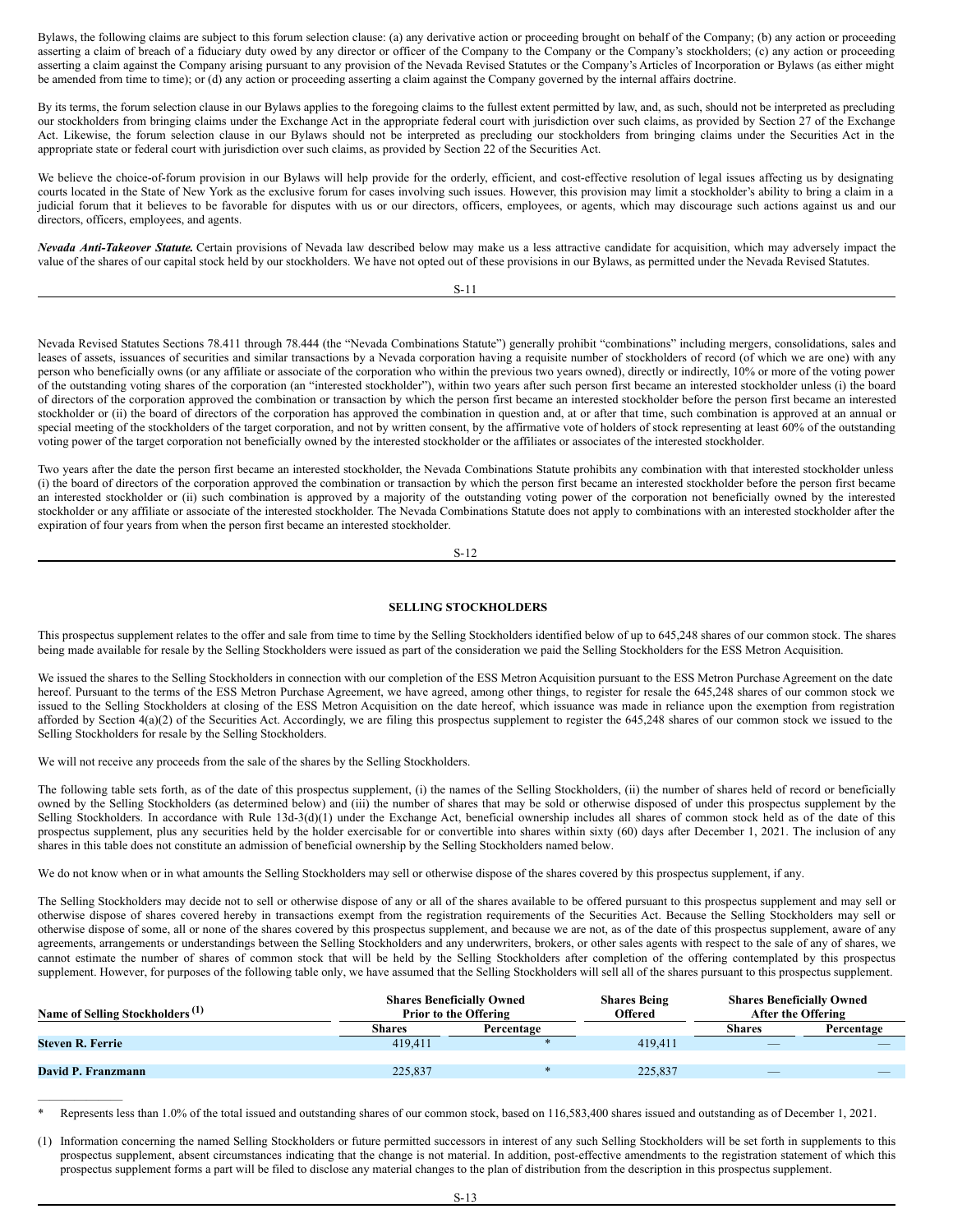## <span id="page-8-1"></span>**USE OF PROCEEDS**

All of the shares that may be offered by the Selling Stockholders pursuant to this prospectus supplement will be sold by the Selling Stockholders for their own account and we will not receive any proceeds from the sale of the shares by the Selling Stockholders.

We will pay for certain costs, expenses and fees relating to the registration of the shares for resale by the Selling Stockholders pursuant to this prospectus supplement. The Selling Stockholders, however, will pay any fees, discounts, concessions or commissions of any underwriters, broker-dealers or agents, and certain other expenses incurred in connection with the sale or other disposition of the shares by the Selling Stockholders.

S-14

## <span id="page-8-0"></span>**PLAN OF DISTRIBUTION**

The Selling Stockholders may use any one or more of the following methods when selling the shares covered under this prospectus supplement:

- underwritten transactions (including sales to or through underwriters);
- privately negotiated transactions;
- exchange distributions and/or secondary distributions;
- sales through agents:
- sales in the over-the-counter market:
- · ordinary brokerage transactions and transactions in which the broker solicits purchasers;
- sales through broker-dealers or other agents;
- a block trade (which may involve crosses) in which the broker or dealer so engaged will attempt to sell the shares as agent but may position and resell a portion of the block as principal to facilitate the transaction;
- purchases by a broker or dealer as principal and resale by such broker or dealer for its own account pursuant to this prospectus supplement;
- short sales and delivery of the shares to close out short positions;
- sales by broker-dealers of the shares that are loaned or pledged to such broker-dealers;
- any other method permitted pursuant to applicable law; and
- a combination of any methods of sale described above.
- The shares covered by this prospectus supplement may be distributed from time to time in one or more transactions:
- at a fixed price or prices, which may be changed;
- at market prices prevailing at the time of sale;
- at prices related to such prevailing market prices; or
- at negotiated prices.

The Selling Stockholders may also sell the shares under Rule 144 under the Securities Act, if available, or pursuant to other available exemptions from the registration requirements under the Securities Act, rather than under this prospectus supplement.

We will bear certain fees and expenses incident to our obligation to register the shares.

Offers to purchase the shares being offered by this prospectus supplement may be solicited directly. Agents may also be designated to solicit offers to purchase the shares from time to time.

To the extent required, this prospectus supplement may be amended or supplemented from time to time to describe a specific plan of distribution. In connection with distributions of the shares, the Selling Stockholders may enter into hedging transactions with broker-dealers or other financial institutions. In connection with such transactions, broker-dealers or other financial institutions may engage in short sales of the common stock in the course of hedging the positions they assume with the Selling Stockholders. The Selling Stockholders may also sell the common stock short and redeliver the shares of the common stock to close out such short positions. The Selling Stockholders may also enter into option or other transactions with broker-dealers or other financial institutions which require the delivery to such broker-dealer or other financial institution of the shares of common stock offered by this prospectus supplement, which shares of common stock such broker-dealer or other financial institution may resell pursuant to this prospectus supplement (as supplemented or amended to reflect such transaction). The Selling Stockholders may also pledge the shares of common stock to a broker-dealer or other financial institution, and, upon a default, such broker-dealer or other financial institution may effect sales of the pledged shares pursuant to this prospectus supplement (as supplemented or amended to reflect such transaction).

S-15

The Selling Stockholders may also enter into derivative transactions relating to the shares with third parties, including sales of derivative securities that are not covered by this prospectus supplement in privately negotiated transactions. If the applicable prospectus supplement indicates, in connection with such derivative securities, the third-party purchasers thereof may sell the underlying shares covered by this prospectus supplement and the applicable prospectus supplement to which such derivative securities relate, including in short-sale transactions. Further, such third party may use shares (or derivative securities relating to the shares) pledged by or borrowed from the Selling Stockholders to settle such sales or to close out any related open transactions involving the shares, and may use shares received from the Selling Stockholders in settlement of such derivative securities to close out any related open transactions involving the shares. If such third party would be considered an underwriter in such transactions, such third party will be identified in the applicable prospectus supplement (or a post-effective amendment) as required.

If an underwriter is utilized in the sale of the shares being offered by this prospectus supplement, an underwriting agreement will be executed with the underwriter at the time of sale and the name of any underwriter will be provided in the prospectus supplement that the underwriter will use to make resales of the shares to the public. In connection with the sale of the shares, the Selling Stockholders, or the purchasers of the shares for whom the underwriter may act as agent, may compensate the underwriter in the form of underwriting discounts or commissions. The underwriter may sell the shares to or through dealers, and those dealers may receive compensation in the form of discounts, concessions or commissions from the underwriters and/or commissions from the purchasers for which they may act as agent.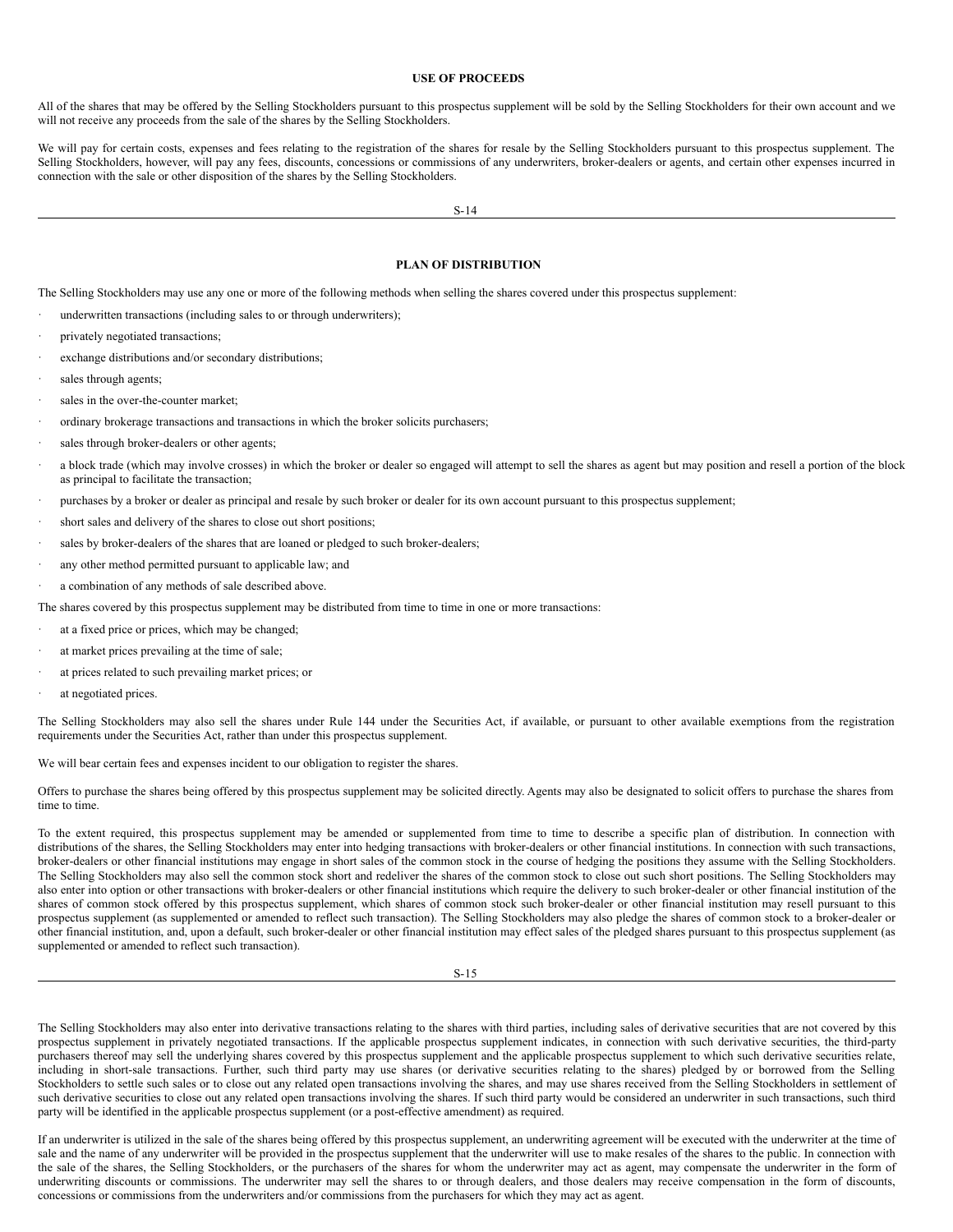In addition, the Selling Stockholders may otherwise loan or pledge the shares to a financial institution or other third party that in turn may sell the shares short using this prospectus supplement. Such financial institution or other third party may transfer its economic short position to investors in our shares or in connection with a concurrent offering of other shares.

In effecting sales, broker-dealers or agents engaged by the Selling Stockholders may arrange for other broker-dealers to participate. Broker-dealers or agents may receive commissions, discounts or concessions from the Selling Stockholders in amounts to be negotiated immediately prior to the sale. If the Selling Stockholders uses a broker-dealer in the sale of the shares, the broker-dealer may then resell these shares to the public at varying prices to be determined by the broker-dealer at the time of resale.

In offering the shares covered by this prospectus supplement, the Selling Stockholders and any broker-dealers who execute sales for the Selling Stockholders may be deemed to be "underwriters" within the meaning of the Securities Act in connection with such sales. Any profits realized by the Selling Stockholders and the compensation of any brokerdealer may be deemed to be underwriting discounts and commissions.

In order to comply with the securities laws of certain states, if applicable, the shares must be sold in such jurisdictions only through registered or licensed brokers or dealers. In addition, it is possible that in certain states the shares may not be sold unless they have been registered or qualified for sale in the applicable state or an exemption from the registration or qualification requirement is available and is complied with.

We will make copies of this prospectus supplement and the accompanying prospectus available to the Selling Stockholders for the purpose of satisfying the prospectus delivery requirements of the Securities Act. We or the Selling Stockholders may enter into agreements to indemnify any underwriters, broker-dealers and agents that participate in transactions involving the sale of the shares against certain liabilities, including liabilities arising under the Securities Act, or to contribute to payments they may be required to make in respect thereof and to reimburse those persons for certain expenses.

At the time a particular offer of the shares is made, if required, a prospectus supplement will be distributed that will set forth the number of the shares of common stock being offered and the terms of the offering, including the name of any underwriter, dealer or agent, the purchase price paid by any underwriter, any discount, commission and other item constituting compensation, any discount, commission or concession allowed or reallowed or paid to any dealer, and the proposed selling price to the public.

S-16

## <span id="page-9-2"></span>**LEGAL MATTERS**

The validity of the issuance of the shares offered by this prospectus supplement will be passed upon for us by Lewis Roca Rothgerber Christie LLP, of Las Vegas, Nevada.

## <span id="page-9-3"></span>**EXPERTS**

The consolidated financial statements of Riot Blockchain, Inc. and Subsidiaries as of December 31, 2020 and 2019 and for each of the two years in the period ended December 31, 2020, have been audited by Marcum LLP, independent registered public accounting firm, as stated in their report, which is incorporated herein by reference. Such consolidated financial statements of Riot Blockchain, Inc. and Subsidiaries are incorporated in this prospectus supplement by reference in reliance on the report of such firm given upon their authority as experts in accounting and auditing.

## <span id="page-9-0"></span>**WHERE YOU CAN FIND MORE INFORMATION**

This prospectus supplement does not contain all of the information included in the registration statement of which it forms a part, including certain exhibits and schedules and those items we incorporate by reference herein. We file annual, quarterly and current reports, along with other information, including the registration statement of which this prospectus supplement forms a part, with the SEC. The filings we make with the SEC are available to the public over the Internet at the SEC's website at www.sec.gov. Our filings with the SEC are also available on our website, www.riotblockchain.com under the heading "Investors." The information on this website is not incorporated by reference into, and does not constitute a part of, this prospectus supplement.

## <span id="page-9-1"></span>**INCORPORATION OF CERTAIN DOCUMENTS BY REFERENCE**

The SEC permits us to "incorporate by reference" the information contained in documents we file with the SEC, which means that we can disclose important information to you by referring you to those documents rather than by including them in this prospectus supplement. Information that is incorporated by reference herein is considered to be part of this prospectus supplement and you should read it with the same care that you read this prospectus supplement. Information that we file later with the SEC will automatically update and supersede the information that is either contained, or incorporated by reference, in this prospectus supplement, and will be considered to be a part of this prospectus supplement from the date those documents are filed. We have filed with the SEC, and incorporate by reference in prospectus supplement, the following filed with the SEC:

- Our Annual Report on Form 10-K for the fiscal year ended [December](http://www.sec.gov/Archives/edgar/data/1167419/000107997321000326/riot_10kaixb-123120.htm) 31, 2020 as filed with the SEC on March 31, 2021, as amended by a filing made with the SEC on $\Delta$ pril 30, 2021;
- Our Quarterly Reports on Form 10-Q for the quarterly periods ende[dMarch](http://www.sec.gov/Archives/edgar/data/1167419/000107997321000383/riot10qq1-0321.htm) 31, 2021, [June](http://www.sec.gov/Archives/edgar/data/1167419/000107997321000828/riot10qq2-0621.htm) 30, 2021 and [September](https://www.sec.gov/ix?doc=/Archives/edgar/data/1167419/000107997321001156/riot10qq3-0921.htm) 30, 2021, as filed with the SEC on May 17, 2021, August 23, 2021 and November 15, 2021, respectively;
- Our Current Reports on Form 8-K (excluding any reports or portions thereof that are deemed to be furnished and not filed) filed with the SEC on February 10, 2021; March 17, 2021; [April](http://www.sec.gov/Archives/edgar/data/1167419/000107997321000253/riot_8k-040621.htm) 7, 2021 [\(excluding](http://www.sec.gov/Archives/edgar/data/1167419/000107997321000745/riot_8ka-v3.htm) Item 7.01); [April](http://www.sec.gov/Archives/edgar/data/1167419/000107997321000264/riot_8k-040821v2.htm) 9, 2021; May 24, [2021](http://www.sec.gov/Archives/edgar/data/1167419/000107997321000412/riot_8k.htm); May 26, [2021](http://www.sec.gov/Archives/edgar/data/1167419/000107997321000426/riot_8k-052621.htm) (excluding Item 7.01), as amended by a filing made with the SEC onAugust 12,  $2021$ ; June 8, 2021; [August](http://www.sec.gov/Archives/edgar/data/1167419/000107997321000790/riot_8k-081621.htm) 16, 2021; [October](http://www.sec.gov/Archives/edgar/data/1167419/000107997321001053/riot_8k-102221.htm) 22, 2021 (excluding Item 7.01); [November](http://www.sec.gov/Archives/edgar/data/1167419/000107997321001103/riot_8k-110821.htm) 8, 2021 (excluding Item 7.01); and [December](http://www.sec.gov/Archives/edgar/data/1167419/000155335021001128/riot_8k.htm) 1, 2021 (excluding Item 7.01); and
- The description of our common stock contained in our registration statement on[Form](http://www.sec.gov/Archives/edgar/data/1167419/000107997307000759/apnb_form8a-082207.htm) 8-A, filed with the SEC pursuant to Section 12(b) of the Exchange Act on August 27, 2007, including any amendment or report filed for the purpose of updating that description.

All documents filed by us pursuant to Section 13(a), 13(c), 14 or 15(d) of the Exchange Act subsequent to the filing of this prospectus supplement and prior to the filing indicating that all securities offered hereby have been sold or which deregisters all securities then remaining unsold, shall be deemed to be incorporated by reference into this prospectus supplement and to be a part hereof from the date of filing such documents, except as to specific sections of such documents as set forth therein. Unless expressly incorporated into this prospectus supplement, a report furnished on Form 8-K prior or subsequent to the filing of this prospectus supplement shall not be deemed incorporated by reference into this prospectus supplement. Any statement contained in a document incorporated or deemed to be incorporated by reference herein shall be deemed to be modified or superseded for purposes of this prospectus supplement to the extent that a statement contained in any subsequently filed document that also is deemed to be incorporated by reference herein modifies or supersedes such statement.

You may request, and we will provide you with, a copy of these filings, at no cost, by calling us at (303) 794-2000 or by writing to us at the following address: Riot Blockchain, Inc., Attn: Jeffrey G. McGonegal, Chief Financial Officer, 202 6<sup>th</sup> Street, Suite 401 Castle Rock, CO 80104.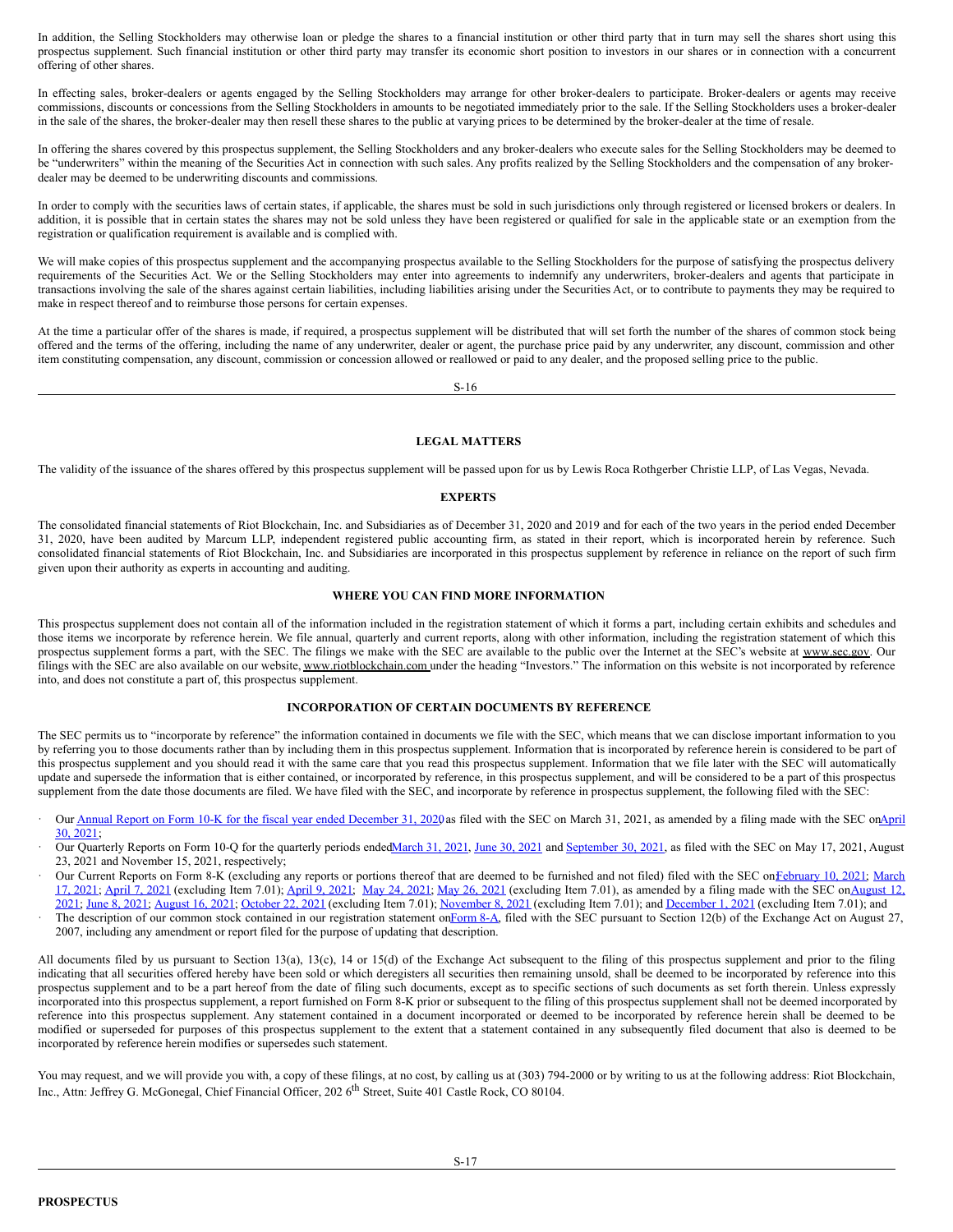

**Common Stock, No Par Value per Share Preferred Stock, No Par Value per Share Warrants Debt Securities Units**

 $\mathcal{L} = \{ \mathcal{L} \}$ 

We, or any selling securityholder identified in a future prospectus supplement, may offer and sell from time to time, in one or more offerings, the securities identified herein, together in any combination or separately, in amounts, at prices and on terms that will be determined at the time of the offering, as described in this prospectus. We refer to our common stock, no par value per share, and our preferred stock, no par value per share, as well as warrants to acquire these shares, such debt securities as we may authorize from time to time, and units consisting of some or all of these securities as our "securities" in this prospectus.

This prospectus describes some of the general terms that may apply to an offering of our securities. Each time we or a selling securityholder sells securities pursuant to this prospectus, we will provide the specific terms of these offerings and securities in one or more supplements to this prospectus. We may also authorize one or more free writing prospectuses to be provided to you in connection with these offerings. The applicable prospectus supplement and any related free writing prospectus may also add, update, or change information contained in this prospectus. You should carefully read this prospectus, the applicable prospectus supplement, and any related free writing prospectus, and the documents incorporated by reference, before making an investment decision regarding our securities being offered pursuant to this prospectus.

Our common stock is traded on the Nasdaq Capital Market stock exchange under the symbol "RIOT."

The securities may be sold directly to investors, through agents designated from time to time or to or through underwriters or dealers in negotiated transactions or on a continuous or delayed basis; and the securities sold in such offerings may be resold by the securityholders who acquire them. If any agents, underwriters or dealers are involved in the sale of any securities with respect to which this prospectus is being delivered, the names of such agents, underwriters or dealers and any applicable fees, commissions, discounts and overallotment options will be set forth in a prospectus supplement. The price to the public of our securities and the net proceeds we and any selling securityholders expect to receive from the sale of such securities will also be set forth in a prospectus supplement. We will not receive any proceeds from the sale of shares of our common stock by the selling securityholders. See the section "Plan of Distribution" beginning on page 13 of this prospectus for further information.

**\_\_\_\_\_\_\_\_\_\_\_\_\_\_\_\_\_\_\_\_\_\_\_\_\_\_\_\_\_\_\_\_\_\_\_\_\_\_\_\_\_**

Investing in our securities involves a high degree of risk. Before making any investment decision regarding our securities, you should read and carefully consider the risks described in the section "Risk Factors" on page 8 of this prospectus and any applicable prospectus supplement or free-writing prospectus, as well as those disclosed in our most recent Annual Report on Form 10-K filed with the SEC, as well as those which may be disclosed in subsequent Quarterly Reports on Form 10-Q, Current Reports on Form 8-K and the other filings we subsequently make with the SEC. See the sections "Where You Can Find More Information" and **"Incorporation of Certain Documents by Reference" on page 15 of this prospectus.**

Neither the SEC nor any state securities commission has approved or disapproved of these securities or determined if this prospectus is truthful or complete. Any **representation to the contrary is a criminal offense. \_\_\_\_\_\_\_\_\_\_\_\_\_\_\_\_\_\_\_\_\_\_\_\_\_\_\_\_\_\_\_\_\_\_\_\_\_\_\_\_\_**

**\_\_\_\_\_\_\_\_\_\_\_\_\_\_\_\_\_\_\_\_\_\_\_\_\_\_\_\_\_\_\_\_\_\_\_\_\_\_\_\_\_**

**The date of this prospectus is August 31, 2021.**

# **Table of Contents**

|                                                             | Page           |
|-------------------------------------------------------------|----------------|
| <b>ABOUT THIS PROSPECTUS</b>                                | $\overline{3}$ |
|                                                             |                |
| <b>CAUTIONARY NOTE REGARDING FORWARD-LOOKING STATEMENTS</b> | $\overline{4}$ |
|                                                             |                |
| <b>PROSPECTUS SUMMARY</b>                                   | 6              |
|                                                             |                |
| <b>ABOUT RIOT BLOCKCHAIN</b>                                | 6              |
|                                                             |                |
| <b>RISK FACTORS</b>                                         | 8              |
|                                                             |                |
| <b>DESCRIPTION OF SECURITIES TO BE REGISTERED</b>           | 8              |
| <b>SELLING SECURITYHOLDERS</b>                              | 12             |
|                                                             |                |
| <b>USE OF PROCEEDS</b>                                      | 13             |
|                                                             |                |
| <b>PLAN OF DISTRIBUTION</b>                                 | 13             |
|                                                             |                |
| <b>LEGAL MATTERS</b>                                        | 14             |
|                                                             |                |
| <b>EXPERTS</b>                                              | 15             |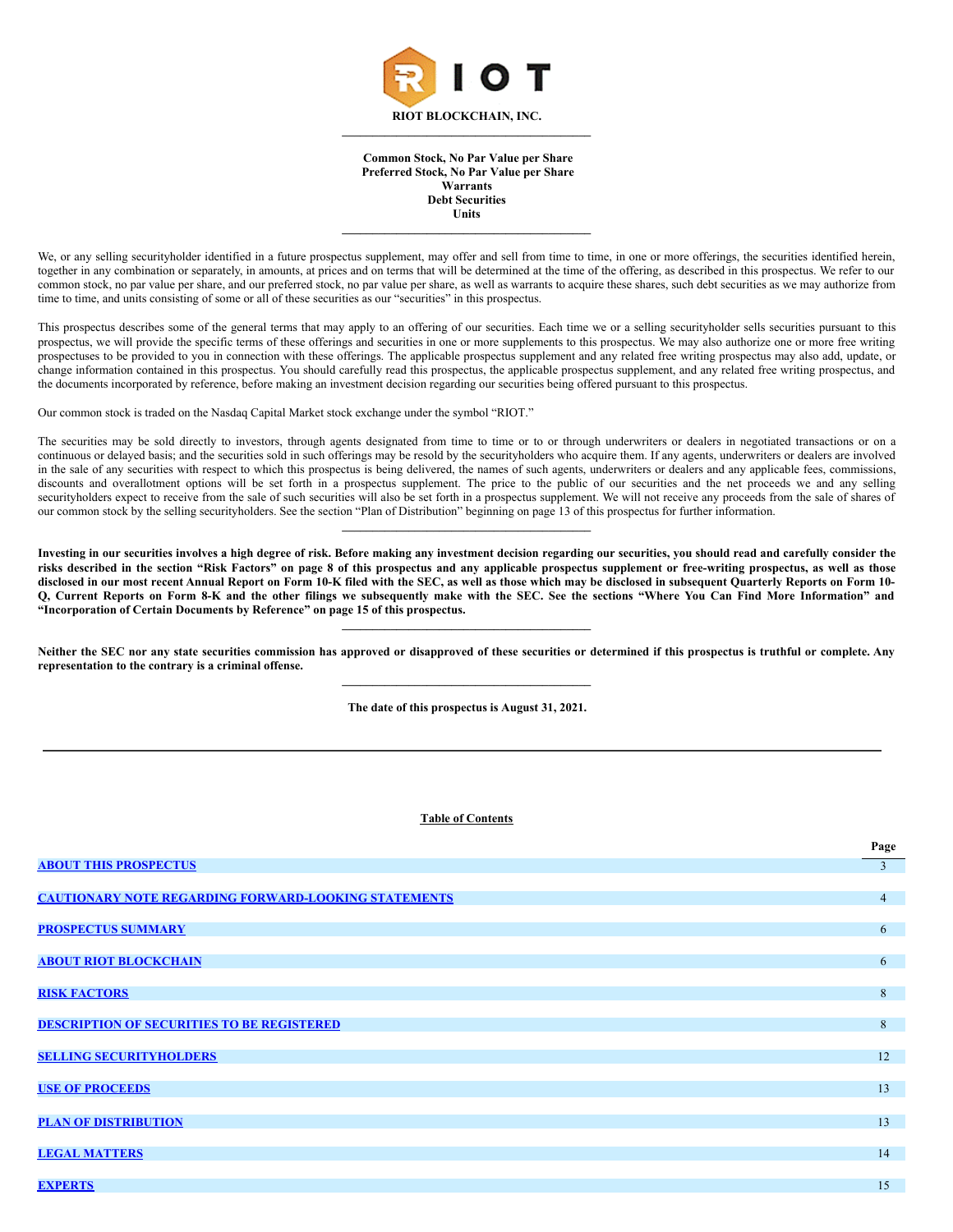## **[INCORPORATION](#page-18-3) OF CERTAIN DOCUMENTS BY REFERENCE** 15

We are responsible for the information contained and incorporated by reference in this prospectus, in any accompanying prospectus supplement, and in any related free writing prospectus we prepare or authorize. You should rely only on the information contained or incorporated by reference in this prospectus and any applicable prospectus supplement or related free writing prospectus, or in any post-effective amendment to the automatic registration statement or in any amendment to this prospectus. Neither we nor any selling securityholder has authorized anyone to give you any other information, and we take no responsibility for any other information that others may give you. No dealer, salesperson or any other person is authorized to give any information or to represent anything not contained in this prospectus, any applicable prospectus supplement or related free writing prospectus. We take no responsibility for, and can provide no assurance as **to the reliability of, any other information that others may give you.**

 $\mathcal{L} = \{ \mathcal{L} \}$ 

No action is being taken in any jurisdiction outside the United States to permit a public offering of the common stock or possession or distribution of this prospectus in that jurisdiction. Persons who come into possession of this prospectus in jurisdictions outside the United States are required to inform themselves about and to observe any restrictions as to the offering and the distribution of this prospectus applicable to that jurisdiction.

Unless otherwise indicated, the terms "Riot Blockchain," the "Company," "we," "us," "our" and similar terms refer to Riot Blockchain, Inc., a Nevada corporation, **and its consolidated subsidiaries.**

2

#### <span id="page-11-0"></span>**ABOUT THIS PROSPECTUS**

This prospectus forms a part of and is being filed with an automatic registration statement on Form S-3 that we filed with the SEC as a "well-known seasoned issuer", as defined in Rule 405 under the Securities Act of 1933, as amended (the "Securities Act"), using a "shelf" registration process to register an indeterminate number of our securities for sale by us or one or more selling securityholders identified in a future prospectus supplement from time to time in one or more offerings.

#### This prospectus only provides you with a general description of the securities to be offered and may not be used to consummate a sale of securities unless **accompanied by a prospectus supplement.**

Each time we or any selling securityholders sell securities pursuant to this prospectus, we will describe specific information about the offering in a prospectus supplement, which will be delivered with this prospectus. In the prospectus supplement or free writing prospectus relating to any sales by selling securityholders, we will, among other things, identify the number of shares of our common stock that each of the selling securityholders will be selling. The applicable prospectus supplement or free writing prospectus may also add, update or change the information contained in this prospectus. If there is any inconsistency between the information in this prospectus and any applicable prospectus supplement, you should rely on the information in the applicable prospectus supplement.

Before investing in our securities, you should carefully read the entire prospectus, the applicable prospectus supplement, and any related free writing prospectus, including the risks of investing in our securities discussed therein under the heading "Risk Factors" and under similar headings in the documents that are incorporated by reference into this prospectus. See the section "Risk Factors" on page 8 of this prospectus.

You should also carefully read the information incorporated by reference into this prospectus, including our financial statements, and the exhibits to the automatic registration statement of which this prospectus is a component. Further, the information contained and incorporated by reference in this prospectus speaks only as of the date of this prospectus, unless the information specifically indicates that another date applies. Our business, financial condition, results of operations and prospects may have changed since such date. Neither the delivery of this prospectus nor any sale made under it implies that there has been no change in our affairs or that the information in this prospectus is correct as of any date after the date of this prospectus. Please read the sections entitled "Where You Can Find More Information" and "Incorporation of Certain Documents by Reference" on page 15 of this prospectus.

The automatic registration statement of which this prospectus is a part, including the exhibits to the automatic registration statement and the documents incorporated by reference herein, provides additional information about us and the securities offered pursuant to this prospectus, some of which may include summaries of the documents we incorporate by reference. All of the summaries are qualified in their entirety by the actual documents. Wherever references are made in this prospectus to information that will be included in a prospectus supplement, to the extent permitted by applicable law, rules or regulations, we or the selling securityholders may instead include such information or add, update or change the information contained in this prospectus by means of a post-effective amendment to the automatic registration statement of which this prospectus is a part, through filings we make with the SEC that are incorporated by reference into this prospectus or by any other method as may then be permitted under applicable law, rules or regulations.

3

## <span id="page-11-1"></span>**CAUTIONARY NOTE REGARDING FORWARD-LOOKING STATEMENTS**

This prospectus and the documents incorporated by reference herein contain forward-looking statements that involve risks and uncertainties, as well as assumptions that may not materialize or prove to be correct, which could cause our results to differ materially from those expressed in or implied by such forward-looking statements. All statements other than statements of historical fact are statements that could be deemed forward-looking statements, including, but not limited to, statements concerning: our plans, strategies and objectives for future operations; new equipment, systems, technologies, services or developments; future economic conditions, performance or outlook; future political conditions; the outcome of contingencies; potential acquisitions or divestitures; the value of Bitcoin awards in our mining operation; expected cash flows or capital expenditures; our beliefs or expectations; activities, events or developments that we intend, expect, project, believe or anticipate will or may occur in the future; and assumptions underlying any of the foregoing. Forward-looking statements may be identified by their use of forward-looking terminology, such as "believes," "expects," "may," "should," "would," "will," "intends," "plans," "estimates," "anticipates," "projects" and similar words or expressions. You should not place undue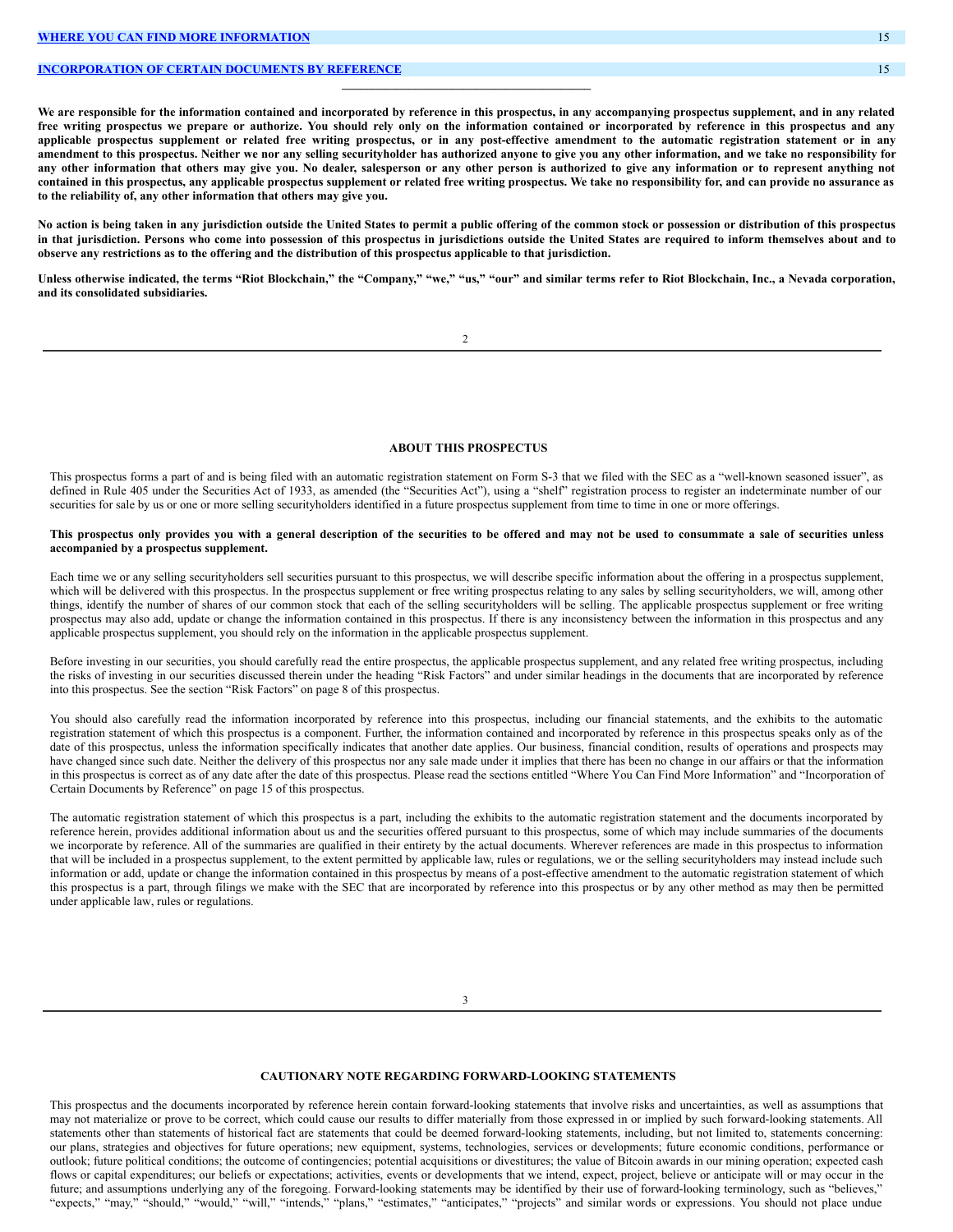reliance on these forward-looking statements, which reflect our management's opinions only as of the date of filing of this prospectus and are not guarantees of future performance or actual results. Forward-looking statements are made in reliance on the safe harbor provisions of Section 27A of the Securities Act, Section 21E of the Securities Exchange Act of 1934, as amended (the "Exchange Act"), and the U.S. Private Securities Litigation Reform Act of 1995. The following are some of the factors we believe could cause our actual results to differ materially from our historical results or our current expectations or projections:

- our strategic decision to concentrate on and make capital investments in cryptocurrency mining ties the success of our business to the success of the major cryptocurrencies we mine, particularly Bitcoin, as well as the success of cryptocurrencies, generally;
- our cryptocurrency mining operations are subject to unique industry risks, including, among others, risks associated with the need for significant electrical power, intense competition for new miners, cybersecurity and increased world-wide competition for a fixed supply of Bitcoin rewards, which could have a material adverse effect on our business;
- our present use of a third-party co-location arrangement for our mining operation at Coinmint, LLC;
- we depend on our ability to mine cryptocurrencies, particularly Bitcoin, at a value above our cost to mine them; however, the historical volatility in the market prices of these cryptocurrencies significantly impairs our ability to accurately predict their future prices and, therefore, our future revenues;
- strategic transactions, including mergers, acquisitions, investments and divestitures in other cryptocurrency- and blockchain-focused companies, involve significant risks and uncertainties that could adversely affect our business, financial condition, results of operations, cash flows and equity;
- we may fail to realize the anticipated benefits of our acquisition of Whinstone US, Inc. ("Whinstone"), or those benefits may take longer to realize than expected, as we encounter unforeseen difficulties integrating its operations into our own;
- we will need to raise additional capital to fund our business objectives, goals and strategies; however, volatility in the trading price of shares of our common stock may make it difficult or impossible for us to raise the necessary capital;
- our reputation and ability to do business may be impacted by the improper conduct of our employees, agents or business partners;
- we have a small executive management team and board of directors, and it may be difficult for us to replace a departing member of our management team or board;
- we have a history of operating losses and we may be unable to sustain profitability;
- we participate in markets that are often subject to uncertain economic conditions, which makes it difficult to estimate growth in our markets and, as a result, future income and expenditures;
- our operations could be materially and adversely impacted by a natural disaster or other significant disruption;
- we cannot predict the consequences of future geo-political events, but they may adversely affect the markets in which we operate, our ability to insure against risks, our operations or our profitability;
- we could be negatively impacted by a security breach, through cyber-attack, cyber intrusion, insider threats or otherwise, or other significant disruption of our information technology networks and related systems;

4

- disputes with our suppliers, or their inability to perform or timely deliver new miners, parts or services, could adversely affect our expectations regarding future deployment of our miners;
- we face certain significant risk exposures and potential liabilities that may not be covered adequately by insurance or indemnity;
- our ability to successfully defend litigation brought against us; and
- COVID-19 and its impact on supply chains could have a material adverse effect on our business operations, financial condition, results of operations, cash flows and equity, as well as those of our transaction partners, including the overseas manufacturers of our miners.

Additional details and discussions concerning some of the various risks, factors and uncertainties that could cause future results to differ materially from those expressed or implied in our forward-looking statements are set forth in this prospectus under the heading "Risk Factors" on page 8 of this prospectus, and under Part I, Item 1A. "Risk Factors" in our most recent Annual Report on Form 10-K, as updated, supplemented, and amended by our subsequent disclosures contained in the reports and other filings we make with the SEC. For more information on these filings and the other disclosures incorporated by reference into this prospectus, please see the sections herein entitled "Incorporation of Certain Documents by Reference" and "Where You Can Find More Information" on page 15 of this prospectus. The risks, factors and uncertainties disclosed herein and in our other filings are not exhaustive. Additional risks and uncertainties not known to us or that we currently believe not to be material may adversely impact our business, financial condition, results of operations and cash flows. It is not possible for our management to predict all risks, nor can we assess the impact of all factors on our business or the extent to which any factor, or combination of factors, may cause actual results to differ materially from those contained in any forwardlooking statements we may make. Should any risks or uncertainties develop into actual events, these developments could have a material adverse effect on our business, financial condition, results of operations and cash flows.

Accordingly, you should read this prospectus completely and with the understanding that our actual future results may be materially different from what we expect. The forward-looking statements contained in this prospectus speak only as of the date of this prospectus and the forward-looking statements incorporated by reference in this prospectus speak only as of their date and, unless otherwise required by applicable securities laws, we disclaim any intention or obligation to update or revise any forwardlooking statements, whether as a result of new information, future events or otherwise. All forward-looking statements attributable to us are expressly qualified by these cautionary statements.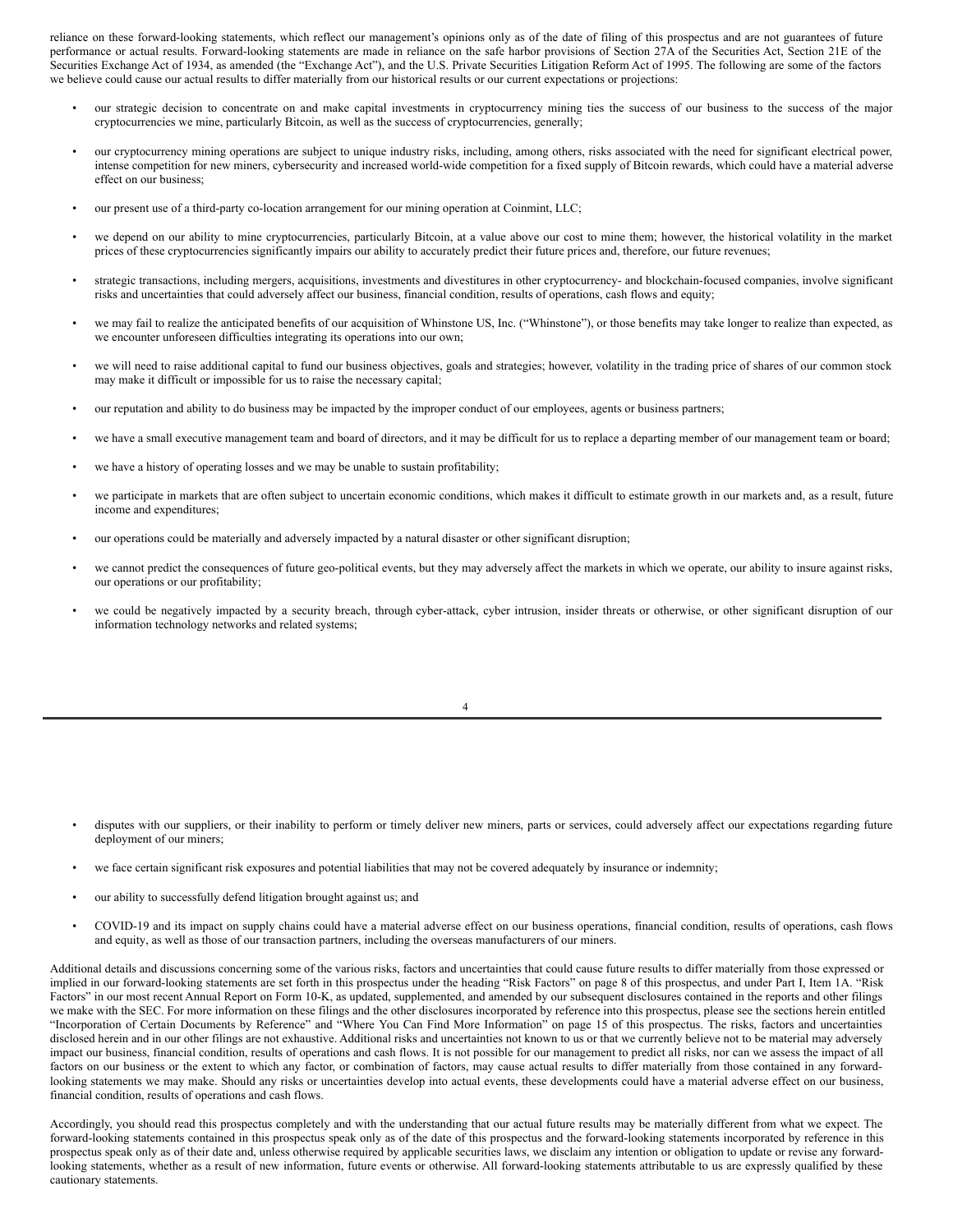#### <span id="page-13-0"></span>**PROSPECTUS SUMMARY**

This summary highlights selected information from this prospectus and does not contain all of the information that you should consider in making your investment decision. You should carefully read the entire prospectus, any applicable prospectus supplement and related free writing prospectus, including the risks of investing in our securities discussed under the heading "Risk Factors" in this prospectus below, and those contained in any applicable prospectus supplement and related free writing prospectus, and under similar headings in the documents that are incorporated by reference into this prospectus. You should also carefully read the information incorporated by reference into this prospectus, including our financial statements, and the exhibits to the automatic registration statement of which this prospectus forms a *part.*

#### <span id="page-13-1"></span>**ABOUT RIOT BLOCKCHAIN**

We are a leading cryptocurrency mining company operating in North America, focused on supporting the Bitcoin blockchain through the operation of our fleet of next generation cryptocurrency mining computers (known as "miners") and, through our wholly owned subsidiary, Whinstone US, Inc. ("Whinstone"), the operation of a commercial data center facility in Rockdale, Texas (the "Whinstone Facility") that is focused on providing colocation services in the cryptocurrency space. Our strategic focus is on maximizing our mining power (known as "hash rate") and efficiency by acquiring and deploying large numbers of next-generation miners that are more energyefficient than legacy miners previously deployed in the industry. We operate a fleet of "Antminers" manufactured by Bitmain Technologies Limited ("Bitmain") to mine Bitcoin. We expect to operate a miner fleet of over 80,000 Antminers after all deliveries under our purchase agreements with Bitmain have been fulfilled, which are expected to be completed in the fourth fiscal quarter of 2022, according to anticipated delivery schedules in our purchase agreements with Bitmain. Once all of these Antminers are fully deployed, our fleet is expected to achieve a hash rate capacity in excess of 7.7 exahash per second (EH/s) and to consume approximately 257 Megawatt hours (MWh) of energy, equating to an overall hash rate efficiency of 33 joules per terahash (J/TH), which we believe would make our fleet one of the largest and most efficient Bitcoin mining fleets in North America and in the industry. Our miners are deployed in our self-mining operation at the Whinstone Facility in Rockdale, Texas and, pursuant to the mining colocation services agreement we entered into with Coinmint, LLC ("Coinmint"), at Coinmint's Massena, New York data center facility.

We are also exploring innovative cryptocurrency mining technologies and other strategic initiatives as part of a continual effort to maximize the energy efficiency and cost effectiveness of our cryptocurrency mining activities.

#### *Whinstone Acquisition*

On May 26, 2021, we completed our acquisition of Whinstone pursuant to the Stock Purchase Agreement, dated as of April 8, 2021, with Northern Data AG ("Northern Data") and Whinstone. Upon the closing of our acquisition of Whinstone, Whinstone became our wholly owned subsidiary, and as part of the consideration paid, we issued 11,800,000 shares of our common stock, no par value per share, to Northern Data, as reported on our Current Report on Form 8-K filed with the SEC on May 26, 2021. As further consideration paid for our acquisition of Whinstone we entered into a Shareholder Agreement, dated as of May 26, 2021, with Northern Data (the "Shareholder Agreement"), which provides for, among other things, certain standstill restrictions, voting obligations and registration rights, pursuant to which we have registered the 11,800,000 shares of common stock issued to Northern Data.

#### *Whinstone Facility*

Whinstone, our wholly owned subsidiary, owns and operates the Whinstone Facility, a commercial data center located in Rockdale, Texas, which is among the largest Bitcoin mining and hosting facilities in North America. The Whinstone Facility provides third-party hosting services to other companies, including other cryptocurrency mining companies, through colocation services agreements, and also provides us with a self-owned facility where we can deploy our miners and carry out future strategic expansion initiatives.

As of the date of this prospectus, the Whinstone Facility has developed facilities with capacity to distribute 300 MWh of electrical power supplied to the Whinstone Facility pursuant to a long-term power supply agreement, and additional facilities under development with capacity to distribute 450 MWh of electrical power once completed, which is expected to bring the Whinstone Facility's total electrical power distribution capacity up to 750 MWh once completed. The Whinstone Facility is located on a 100-acre site hosting Bitcoin mining customers and our self-mining in three buildings totaling 190,000 square feet, with additional buildings under development estimated to expand our total electrical power distribution capacity to 750 MWh. The site is subject to a long-term lease agreement, with electricity provided under a long-term power supply agreement that is in place with Whinstone's power supplier.

We expect the expanded Whinstone Facility to be completed by the end of 2022 and to include four additional buildings totaling approximately 240,000 square feet of finished space, with sufficient developed electricity power capacity to support an estimated 130,000 Antminer model S19j miners. We believe this expansion of the Whinstone Facility will provide sufficient capacity to enable us to deploy a significant quantity of our miners (including our current deployed fleet and those expected to be delivered in future shipments) in a self-hosted facility, while allowing Whinstone to continue to operate and grow its existing data center hosting business. We believe deploying our miners at the expanded Whinstone Facility has many advantages for our mining operations, including allowing us to operate our miners without incurring third-party co-location services fees and to do so at the fixed low energy costs available to the Whinstone Facility under its long-term power supply agreement. We also anticipate this that expansion of the Whinstone Facility will provide space for third-party miner colocation services and for other enterprise-level data center hosting services.

#### *Corporate Information*

Our principal executive offices are located at 202 6th Street, Suite 401, Castle Rock, CO 80104, and our telephone number is (303) 794-2000. Our website address is

<sup>6</sup>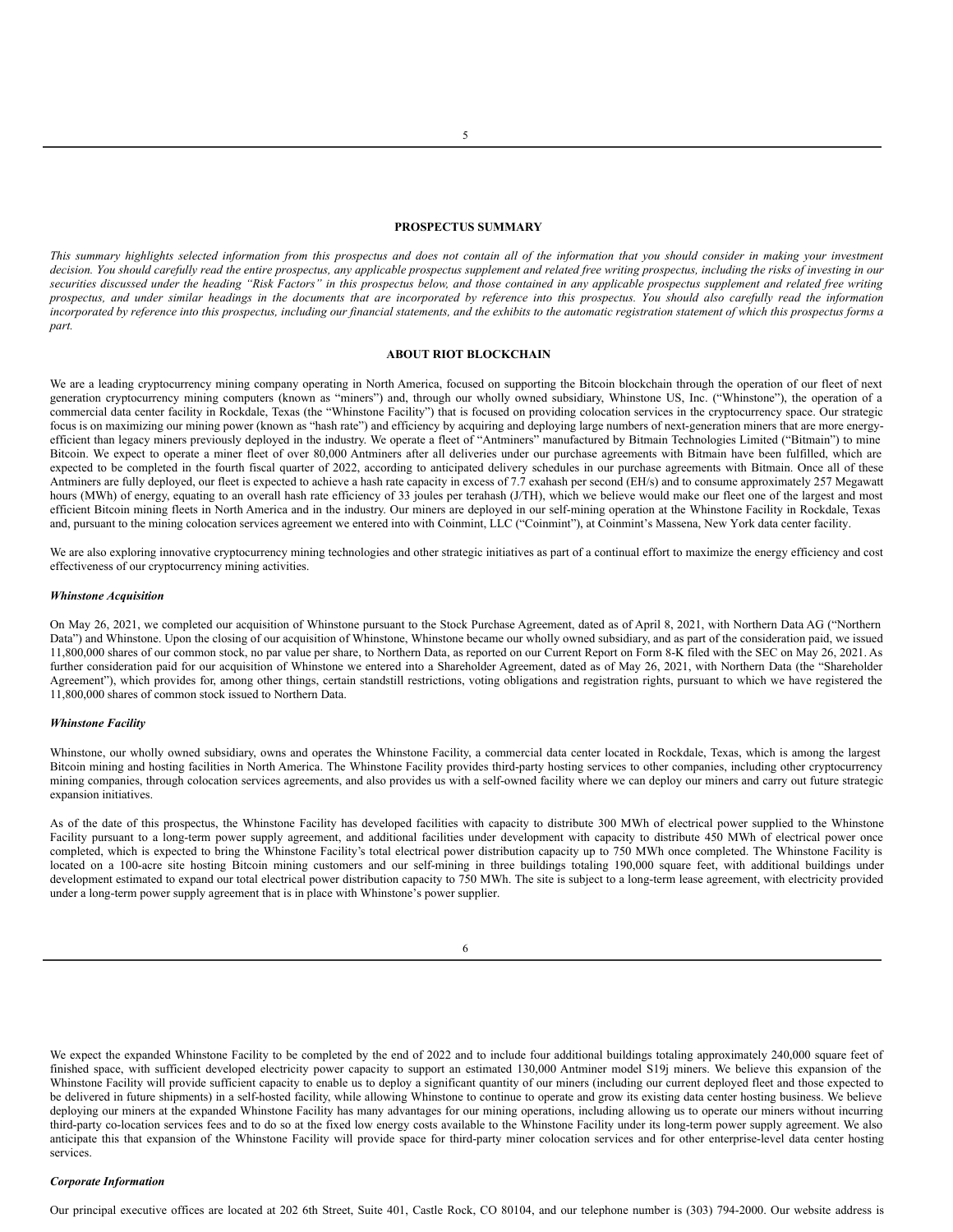<span id="page-14-0"></span>**RISK FACTORS**

7

Investing in our securities involves a high degree of risk. Before making an investment decision, you should consider carefully the risks, uncertainties and other factors described under Part I, Item 1A. "Risk Factors" in our most recent Annual Report on Form 10-K, as amended, as well as those which may be disclosed in our subsequent Quarterly Reports on Form 10-Q and Current Reports on Form 8-K, including, without limitation, the supplemental risk factors disclosed on Exhibit 99.3 to our Current Report on Form 8-K filed on May 26, 2021 in connection with our acquisition of Whinstone, and in the other filings we make with the SEC, which are incorporated by reference into this prospectus. For more information regarding the incorporation of information herein by reference, please see the section of this prospectus entitled "Incorporation of Certain Documents by Reference" on page 15 of this prospectus.

The risks, uncertainties and other factors discussed in the foregoing filings are not exhaustive. Additional risks and uncertainties not known to us or that we currently believe not to be material may adversely impact our business, financial condition, results of operations and cash flows. It is not possible for our management to predict all risks, nor can we assess the impact of all factors on our business or the extent to which any factor, or combination of factors, may cause actual results to differ materially from our expectations. Should any of these risks or uncertainties develop into actual events, they could have a material adverse effect on our business, financial condition, results of operations and cash flows. For more information about the filings we make with the SEC, please see the section entitled "Where You Can Find More Information" on page 15 of this prospectus.

#### <span id="page-14-1"></span>**DESCRIPTION OF SECURITIES TO BE REGISTERED**

We may issue from time to time, in one or more offerings pursuant to future prospectus supplements setting forth the specific terms and conditions of such offerings, the securities being registered under the registration statement of which this prospectus forms a part, including: shares of our common stock, no par value per share; shares of our preferred stock, no par value per share; warrants to acquire shares of our common stock and/or preferred stock; debt securities, which may be senior or subordinated, and which may be convertible into our common stock or be non-convertible; and units consisting of some or all of these securities, in any combination and any amount, which may be issued together with such securities or separately as derivative securities, subject to vesting, payment and conversion.

In addition, any selling securityholders identified in a future prospectus supplement may offer and sell from time to time, in one or more offerings, shares of our securities which they hold, as described in the applicable future prospectus supplement.

We or any selling securityholders identified in a future prospectus supplement will, in accordance with Rule 430B under the Securities Act, set forth in the applicable prospectus supplement and/or free writing prospectus a description of the common stock, preferred stock, warrants, debt securities or units thereof to covered by this prospectus. The terms of the offering of securities, the initial offering price and the net proceeds to us or the selling securityholders, as applicable, will be contained in the applicable prospectus supplement relating to such offer, including the applicable securities purchase agreement and other offering material relating to such securities as will be included as an exhibit to or incorporated by reference in such future prospectus supplements or free writing prospectuses.

### **DESCRIPTION OF CAPITAL STOCK**

The following description of the securities to be registered under the registration statement of which this prospectus forms a part is not complete and may not contain all the information you should consider before investing in the shares of our common stock offered pursuant to this prospectus. This description is summarized from, and qualified in its entirety by reference to, our Articles of Incorporation, as amended, our Bylaws, as amended, and the certificates of designation related to our designated preferred stock, which have been filed with the SEC, as well as the applicable provisions of the Nevada Revised Statutes Chapter 78 and the associated provisions of the Nevada Administrative Code. See the sections "Where You Can Find More Information" and "Incorporation of Certain Documents by Reference" on page 15 of this prospectus.

#### **Authorized Shares of Capital Stock**

Our authorized capital stock consists of: (i) 170,000,000 shares of common stock, no par value per share; and (ii) 15,000,000 shares of "blank check" preferred stock, no par value per share, including (a) 2,000,000 shares of preferred stock designated as "2% Series A Convertible Preferred Stock" and (b) 1,750,001 shares of preferred stock designated as "0% Series B Convertible Preferred Stock." As of August 27, 2021, there were 95,948,232 shares of our common stock outstanding, no shares of our 2% Series A Convertible Preferred Stock outstanding, and 2,199 shares of our 0% Series B Convertible Preferred Stock outstanding.

### 8

#### **Common Stock**

*Listing.* Shares of our common stock are listed on the Nasdaq Capital Market under the trading symbol "RIOT."

Voting Rights. Holders of shares of our common stock are entitled to one vote for each share of common stock standing in such stockholder's name on the records of the Company on all matters submitted to a stockholder vote, with no cumulative voting rights. Except as otherwise provided in our Articles of Incorporation, Bylaws, the rules of any stock exchange applicable to us, applicable provisions of the Nevada Revised Statutes, or any other applicable law or regulations, matters submitted to a stockholder vote require the affirmative vote of the holders of a majority of the shares of our capital stock present and voting at the applicable stockholders' meeting to be approved. See the section entitled "Structure of Board of Directors; Director Elections and Terms of Office" under "Corporate Governance" on Page 10 for further details regarding the voting rights of our common stock.

*Conversion and Redemption Rights.*Shares of our common stock have no conversionary rights and are not subject to any rights of redemption by operation of a sinking fund or otherwise.

*Dividend Rights.* Subject to any preferential rights of holders of our preferred stock, if any, or any restrictions on the payments of dividends imposed under the terms of our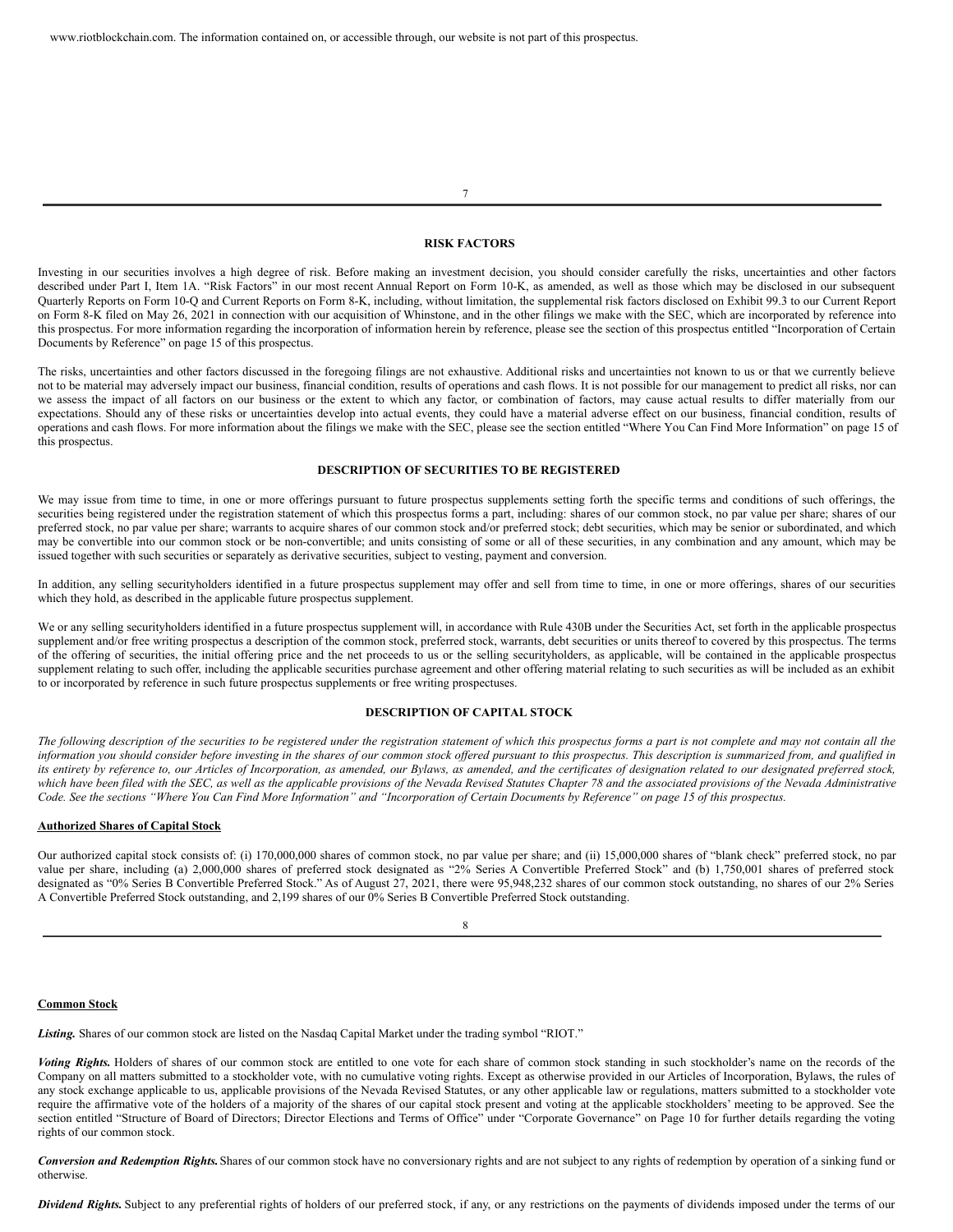indebtedness, if any, holders of our common stock shall be entitled to receive their *pro rata* shares of such dividends as may be declared from time to time by our board of directors, in its discretion, from legally available funds, based upon such holders' proportionate ownership of the shares of our capital stock outstanding at the time such dividends are declared.

Liquidation Rights. Subject to any preferential rights of holders of our preferred stock, if any, in the event of a liquidation, dissolution or winding up of the Company, holders of our common stock shall be entitled to participate *pro rata* in all assets of the Company that remain after payment of the Company's liabilities, including satisfaction of all indebtedness of the Company then outstanding, based upon such holders' proportionate ownership of the shares of our capital stock then outstanding.

*Preemptive Rights.* Shares of our common stock have no pre-emptive rights to purchase or subscribe for any of our capital stock or other securities. Thus, if additional shares of our common stock are issued, the current holders of our common stock will own a proportionately smaller interest in a larger number of outstanding shares of common stock to the extent that they do not participate in the additional issuance.

*Transfer Agent and Registrar.* The transfer agent and registrar for our common stock is Equiniti Trust Corporation.

## **Preferred Stock**

We are authorized to issue up to 15,000,000 shares of "blank check" preferred stock, no par value per share, in one or more series, subject to any limitations prescribed by law, without further vote or action by the stockholders. Each such series of preferred stock shall have such number of shares, designations, preferences, voting powers, qualifications, and special or relative rights or privileges as shall be determined by our board of directors, which may include, among others, dividend rights, voting rights, liquidation preferences, conversion rights and preemptive rights.

Preferred stock is available for possible future financings or acquisitions and for general corporate purposes without further authorization of stockholders unless such authorization is required by applicable law, the rules of the Nasdaq Capital Market or any other securities exchange or market on which our stock is then listed or admitted to trading.

As of the date of this prospectus, we have designated 2,000,000 shares of preferred stock as "2% Series A Convertible Preferred Stock" and 1,750,001 shares of preferred stock as "0% Series B Convertible Preferred Stock."

*Voting Rights.* Our board of directors may authorize the issuance of preferred stock with voting or conversion rights that could adversely affect the voting power or other rights of the holders of common stock.

As described more completely in the related certificate of designation, holders of shares of our 2% Series A Convertible Preferred Stock are entitled to vote on matters submitted to our stockholders for consideration based on the number of shares of our common stock underlying each share of our 2% Series A Convertible Preferred Stock held as of the record date for the applicable stockholder meeting.

Holders of shares of our 0% Series B Convertible Preferred Stock are not entitled to vote on matters submitted to our stockholders prior to the conversion of their shares into shares of our common stock.

*Conversion Rights.* Subject to certain beneficial ownership limitations described in the applicable certificate of designation and under applicable rules of the Nasdaq Capital Market and the Nevada Revised Statutes, shares of our preferred stock are convertible into shares of our common stock based on the conversion calculation stated in such series of preferred stock's certificate of designation.

| I                      |
|------------------------|
|                        |
| v<br>I<br>i<br>I<br>۰. |
| ٠                      |

*Dividend, Liquidation, Redemption, and Other Preferential Rights.*The rights of holders of shares of our common stock are subject to, and may be adversely affected by, the rights of the holders of any shares of our preferred stock that may be issued in the future. Our board of directors may authorize the issuance of preferred stock with dividend, liquidation, redemption, conversion, or other preferential rights that could adversely affect the relative voting power and market price of shares of our common stock. Further, the issuance of preferred stock, while providing flexibility in connection with possible acquisitions and other corporate purposes could, under some circumstances, have the effect of delaying, deferring or preventing a change in control of the Company, and may adversely affect the market price of shares of our common stock.

Each holder of our 2% Series A Convertible Preferred Stock or our 0% Series B Convertible Preferred Stock shall be entitled to receive dividends on such shares on an "as converted" basis, which shall be payable, subject to applicable beneficial ownership limitations set forth in their certificate of designation, in shares of common stock or cash on their stated value, and holders of our 2% Series A Convertible Preferred Stock are entitled to receive such dividends at the cumulative dividend rate of two percent (2%) per year. Shares of our 0% Series B Convertible Preferred Stock have preferential rights ahead of all other shares of our capital stock with respect to dividends, distributions, redemptions, and payments upon the liquidation, dissolution and winding-up of the Company, other than shares of our 2% Series A Convertible Preferred Stock, which have the first priority of such preferential rights.

## **Corporate Governance**

Structure of Board of Directors; Director Elections and Terms of Office. Our Bylaws provide for election of nominees to our board of directors by plurality vote of our stockholders present and entitled to vote at a meeting of our stockholders called for the purpose of electing nominees to serve on our board of directors. Therefore, those nominees for our board of directors receiving the most affirmative votes at a given stockholders' meeting shall be elected as directors for the applicable term. Once elected, directors serve until the end of the term of office and their successor has been duly qualified to serve and elected by our stockholders, or his or her earlier death, resignation, or removal.

Our Bylaws permit our board to be divided into three classes, with each class serving a staggered three-year term. Each of our directors is currently serving a term that expires at our next annual meeting of stockholders and when his or her successor is duly elected and qualified. If implemented, a classified board structure could have the effect of making the removal of incumbent directors more time consuming and difficult, and, therefore may discourage a third party from making a tender offer or otherwise attempting to obtain control of us, even though such an attempt might be beneficial to us and our stockholders.

*Quorum for Conducting Business*. Our Bylaws provide that, to conduct business at a meeting of our stockholders, holders of shares representing at least one-third of the issued and outstanding shares of our capital stock entitled to vote at such meeting, whether represented in person or by proxy, must be present to establish a quorum.

*Exclusive Forum.* Article XIV of our Bylaws, as amended, provides that, to the fullest extent permitted by law, and unless we consent to the selection of an alternative forum, the state and federal courts in and for the State of New York shall be the sole and exclusive forum for the resolution of certain actions and proceedings that may be initiated by our stockholders, and that, by purchasing our securities, our stockholders are deemed to have notice of and consented to this forum selection clause. Under Article XIV of our Bylaws, the following claims are subject to this forum selection clause: (a) any derivative action or proceeding brought on behalf of the Company; (b) any action asserting a claim of breach of a fiduciary duty owed by any director, officer or other employee of the Company to the Company or the Company's stockholders; (c) any action asserting a claim against the Company arising pursuant to any provision of the Nevada Revised Statutes or the Company's Articles of Incorporation or Bylaws, in each case as amended; or (d) any action asserting a claim governed by the internal affairs doctrine.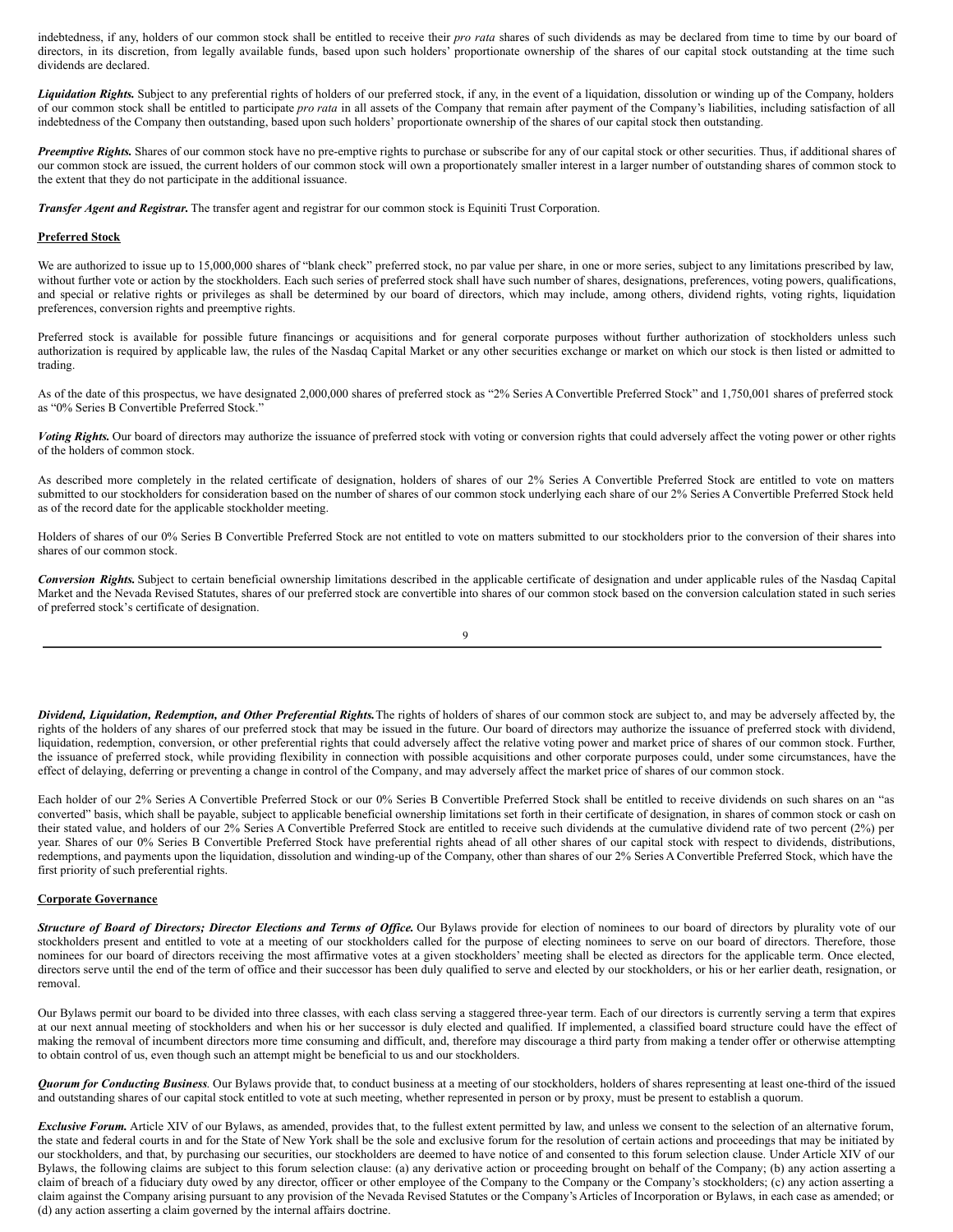By its terms, the forum selection clause in our Bylaws applies to the foregoing claims to the fullest extent permitted by law, and, as such, should not be interpreted as precluding our stockholders from bringing claims under the Exchange Act in the appropriate federal court with jurisdiction over such claims, as provided by Section 27 of the Exchange Act. Likewise, the forum selection clause in our Bylaws should not be interpreted as precluding our stockholders from bringing claims under the Securities Act in the appropriate state or federal court with jurisdiction over such claims, as provided by Section 22 of the Securities Act.

We believe the choice-of-forum provision in our Bylaws will help provide for the orderly, efficient, and cost-effective resolution of legal issues affecting us by designating courts located in the State of New York as the exclusive forum for cases involving such issues. However, this provision may limit a stockholder's ability to bring a claim in a judicial forum that it believes to be favorable for disputes with us or our directors, officers, employees, or agents, which may discourage such actions against us and our directors, officers, employees, and agents.

*Nevada Anti-Takeover Statute.* Certain provisions of Nevada law described below may make us a less attractive candidate for acquisition, which may adversely impact the value of the shares of our capital stock held by our stockholders. We have not opted out of these provisions in our Bylaws, as permitted under the Nevada Revised Statutes.

Nevada Revised Statutes Sections 78.411 through 78.444 (the "Nevada Combination with Interested Stockholders Statute") generally prohibit "combinations" including mergers, consolidations, sales and leases of assets, issuances of securities and similar transactions by a Nevada corporation having a requisite number of stockholders of record (of which we are one) with any person who beneficially owns (or any affiliate or associate of the Company who within the previous two years owned), directly or indirectly, 10% or more of the voting power of the outstanding voting shares of the Company (an "interested stockholder"), within two years after such person first became an interested stockholder unless (i) the board of directors of the Company approved the combination or transaction by which the person first became an interested stockholder before the person first became an interested stockholder or (ii) the board of directors of the Company has approved the combination in question and, at or after that time, such combination is approved at an annual or special meeting of the stockholders of the target corporation, and not by written consent, by the affirmative vote of holders of stock representing at least 60% of the outstanding voting power of the target corporation not beneficially owned by the interested stockholder or the affiliates or associates of the interested stockholder. The Nevada Combination with Interested Stockholders Statute does not apply to combinations with an interested stockholder after the expiration of four years from when the person first became an interested stockholder.

*Dividend Policy.* We did not declare or pay any cash dividends on our common stock during the fiscal years ended December 31, 2019 or 2020, and, as of the date of this prospectus, we do not reasonably anticipate paying any cash dividends in the near future. Any future determination to pay dividends will be at the discretion of our board of directors.

## **DESCRIPTION OF WARRANTS**

This section describes the general terms and provisions of our warrants that we may issue from time to time. While the terms we have summarized below will apply generally to any future warrants we may offer under this prospectus, the applicable prospectus supplement or free writing prospectus will describe the specific terms of any warrants offered through such prospectus supplement or free writing prospectus in accordance with Rule 430B under the Securities Act. The terms of any warrants we offer under a prospectus supplement or free writing prospectus may differ from the terms we describe below.

We may issue warrants for the purchase of shares of our capital stock independently or together with any other security being registered under the automatic registration statement of which this prospectus forms a part and as units attached to or separate from any offered securities. Each series of warrants will be issued under a separate warrant agreement to be entered into between a warrant agent specified in the agreement and us. The warrant agent will act solely as our agent in connection with the warrants of that series and will not assume any obligation or relationship of agency or trust for or with any holders or beneficial owners of warrants. This summary of some provisions of the securities warrants is not complete. You should refer to the securities warrant agreement, including the forms of securities warrant certificate representing the securities warrants, relating to the specific securities warrants being offered for the complete terms of the securities warrant agreement and the securities warrants. The securities warrant agreement, together with the terms of the securities warrant certificate and securities warrants, will be filed with the SEC in connection with the offering of the specific warrants.

Warrants for the purchase of common stock or preferred stock will be offered and exercisable for United States dollars only. Warrants will be issued in registered form only. Upon receipt of payment and the warrant certificate properly completed and duly executed at the corporate trust office of the warrant agent or any other office indicated in the applicable prospectus supplement, we will, as soon as practicable, forward the purchased securities. If less than all of the warrants represented by the warrant certificate are exercised, a new warrant certificate will be issued for the remaining warrants.

Prior to the exercise of any securities warrants to purchase preferred stock or common stock, holders of the warrants will not have any of the rights of holders of the common stock or preferred stock purchasable upon exercise, including in the case of securities warrants for the purchase of common stock or preferred stock, the right to vote or to receive any payments of dividends on the preferred stock or common stock purchasable upon exercise.

The applicable prospectus supplement will contain the title of the warrants offered pursuant to such prospectus supplement; and the description of the terms of the offering of the warrants, the initial offering price and the net proceeds to us or the selling securityholders, as applicable, will be set forth in the prospectus supplement, and other offering material attached as an exhibit to or incorporated by reference therein, relating to such offer.

11

# **DESCRIPTION OF DEBT SECURITIES**

This section describes the general terms and provisions of our debt securities that we may issue from time to time. We may issue debt securities, in one or more series, as either senior or subordinated debt or as senior or subordinated convertible debt. While the terms we have summarized below will apply generally to any future debt securities we may offer under this prospectus, the applicable prospectus supplement or free writing prospectus will describe the specific terms of any debt securities offered through such prospectus supplement or free writing prospectus. The terms of any debt securities we offer under a prospectus supplement or free writing prospectus may differ from the terms we describe below. Unless the context requires otherwise, whenever we refer to the "indentures," we are also referring to any supplemental indentures that specify the terms of a particular series of debt securities.

We will issue any senior debt securities under the senior indenture that we will enter into with the trustee named in a senior indenture. We will issue any subordinated debt securities under the subordinated indenture that we will enter into with the trustee named in a subordinated indenture. Forms of these documents will be filed as exhibits to a current report on Form 8-K following their adoption and approval by our board of directors, and will be incorporated by reference into the registration statement of which this prospectus is a part. Any supplemental indentures and forms of debt securities containing the terms of the debt securities being offered will be filed as exhibits to the registration statement of which this prospectus is a part or will be incorporated by reference from reports that we file with the SEC.

The indentures will be qualified under the Trust Indenture Act of 1939, as amended. We use the term "trustee" to refer to either the trustee under the senior indenture or the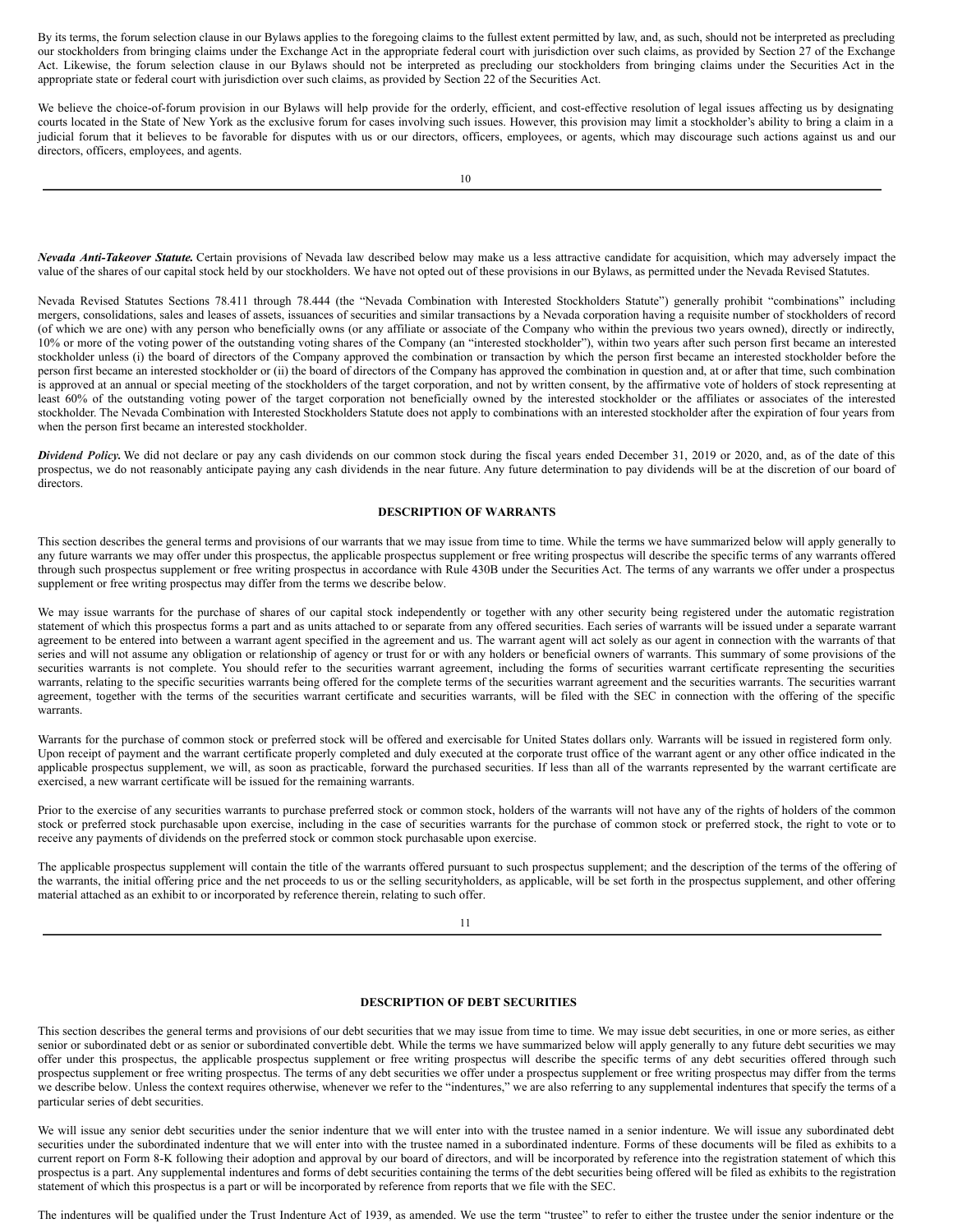trustee under the subordinated indenture, as applicable. This summary of the debt securities are subject to, and qualified in their entirety by reference to, all of the provisions of the indenture applicable to a particular series of debt securities. We urge you to read the applicable prospectus supplement or free writing prospectus and any related free writing prospectuses related to the debt securities that we may offer under this prospectus, as well as the complete applicable indenture that contains the terms of the debt securities. Except as we may otherwise indicate, the terms of the senior indenture and the subordinated indenture are identical.

In a future prospectus supplement relating to a future offering of our debt securities, we will set forth the specific details of the offering of such debt securities, including, without limitation: (i) the conversion or exchange rights; (ii) whether any restrictions on our ability to enter into certain specified transactions, such as mergers, acquisitions, or sales; (iii) the events of default under the indenture; (iv) any restrictions on our ability to modify or amend the indenture; (v) the seniority and priority of the debt securities to be offered in relation to any other of our obligations as of the time of the offering; (vi) the form of the debt security instrument, as well as any rights regarding or restrictions on the exchange or transfer of such debt securities; (vii) certain information regarding the obligations and standard of care of the trustee appointed to oversee such debt securities; (viii) the terms and conditions of any payments to agents and of any paying agents with respect to such offering; and (ix) the governing law applicable to such debt securities.

## **DESCRIPTION OF UNITS**

This section describes the general terms and provisions of units consisting of shares of common stock, shares of preferred stock, warrants, debt securities or any combination of such securities that we may issue from time to time. While the terms we have summarized below will apply generally to any future units we may offer under this prospectus, the applicable prospectus supplement or free writing prospectus will describe the specific terms of any units offered through such prospectus supplement or free writing prospectus in accordance with Rule 430B under the Securities Act. The terms of any units we offer under a prospectus supplement or free writing prospectus may differ from the terms we describe below.

We may issue units consisting of one or more of our securities being registered under the automatic registration statement of which this prospectus forms a part, independently or together with any other security being registered, and as may be attached to or separate from any offered securities. The description of the terms of the offering of the units, the rights and obligations of the unitholders purchasing units in such offering, the tax attributes of the units, the initial offering price of the units and the net proceeds to us or the selling securityholders, as applicable, as well as such other information as we may be required to disclose in such prospectus supplement in accordance with Rule 430B under the Securities Act, will be set forth in the prospectus supplement relating to such offer, including the applicable unit agreement and the other offering material attached as an exhibit to or incorporated by reference into the applicable prospectus supplement.

### <span id="page-17-0"></span>**SELLING SECURITYHOLDERS**

This prospectus also relates to the possible resale by certain of our securityholders, whom we refer to in this prospectus as the "selling securityholders," of shares of common stock. Information about any selling securityholders, where applicable, including their identities and the number of shares of common stock to be registered on their behalf, will be set forth in a prospectus supplement, in a post-effective amendment, in a free writing prospectus or in filings we make with the SEC under the Exchange Act that are incorporated by reference. The selling securityholders shall not sell any shares of our common stock pursuant to this prospectus until we have identified such selling securityholders and the shares being offered for resale by such selling securityholders. However, the selling securityholders may sell or transfer all or a portion of their shares of our common stock pursuant to any available exemption from the registration requirements of the Securities Act.

12

#### <span id="page-17-1"></span>**USE OF PROCEEDS**

We intend to use the net proceeds from the sale of the securities under this prospectus for general corporate purposes, which may include, among other things, additions to working capital, repayment of corporate obligations, capital expenditures and acquisitions, investment in existing and future projects, and repurchases and redemptions of our securities. We will have significant discretion in the use of any net proceeds, and investors in our securities will be relying on the judgment of our management regarding the application of the proceeds of any sale of securities.

We will not receive any proceeds from the sale of shares of our common stock by any selling securityholders in connection with any reoffers and sales of our securities by the selling securityholders identified in a future prospectus supplement or free writing prospectus, as applicable.

#### <span id="page-17-2"></span>**PLAN OF DISTRIBUTION**

We or the selling securityholders may sell our securities from time to time in one or more transactions. We or the selling securityholders may sell our securities to or through agents, underwriters, dealers, remarketing firms or other third parties or directly to one or more purchasers or through a combination of any of these methods. We may issue common stock as a dividend or distribution. In some cases, we or dealers acting with us or on behalf of us may also purchase our securities and reoffer them to the public. We or the selling securityholders may also offer and sell, or agree to deliver, our securities pursuant to, or in connection with, any option agreement or other contractual arrangement.

Agents whom we or the selling securityholders designate may solicit offers to purchase our securities, and, in which case:

- We or the selling securityholders will name any agent involved in offering or selling our securities and will disclose any commissions that we will pay to the sales agent, in the applicable prospectus supplement.
- Unless we or the selling securityholders indicate otherwise in the applicable prospectus supplement, agents will act on a best efforts basis for the period of their appointment.
- Agents may be deemed to be underwriters under the Securities Act, of any of our securities that they offer or sell.
- We or the selling securityholders may use an underwriter or underwriters in the offer or sale of our securities.
- If we or the selling securityholders use an underwriter or underwriters, we or the selling securityholders will execute an underwriting agreement with the underwriter or underwriters at the time that we reach an agreement for the sale of our securities.
- We or the selling securityholders will include the names of the specific managing underwriter or underwriters, as well as the names of any other underwriters, and the terms of the transactions, including the compensation the underwriters and dealers will receive, in the applicable prospectus supplement.
- The underwriters will use the applicable prospectus supplement, together with this prospectus, to sell our securities.

We or the selling securityholders may use a dealer to sell our securities. In such event, the following shall apply:

- If we or the selling securityholders use a dealer, we will sell our securities to the dealer, as principal.
- The dealer will then sell our securities to the public at varying prices that the dealer will determine at the time it sells our securities.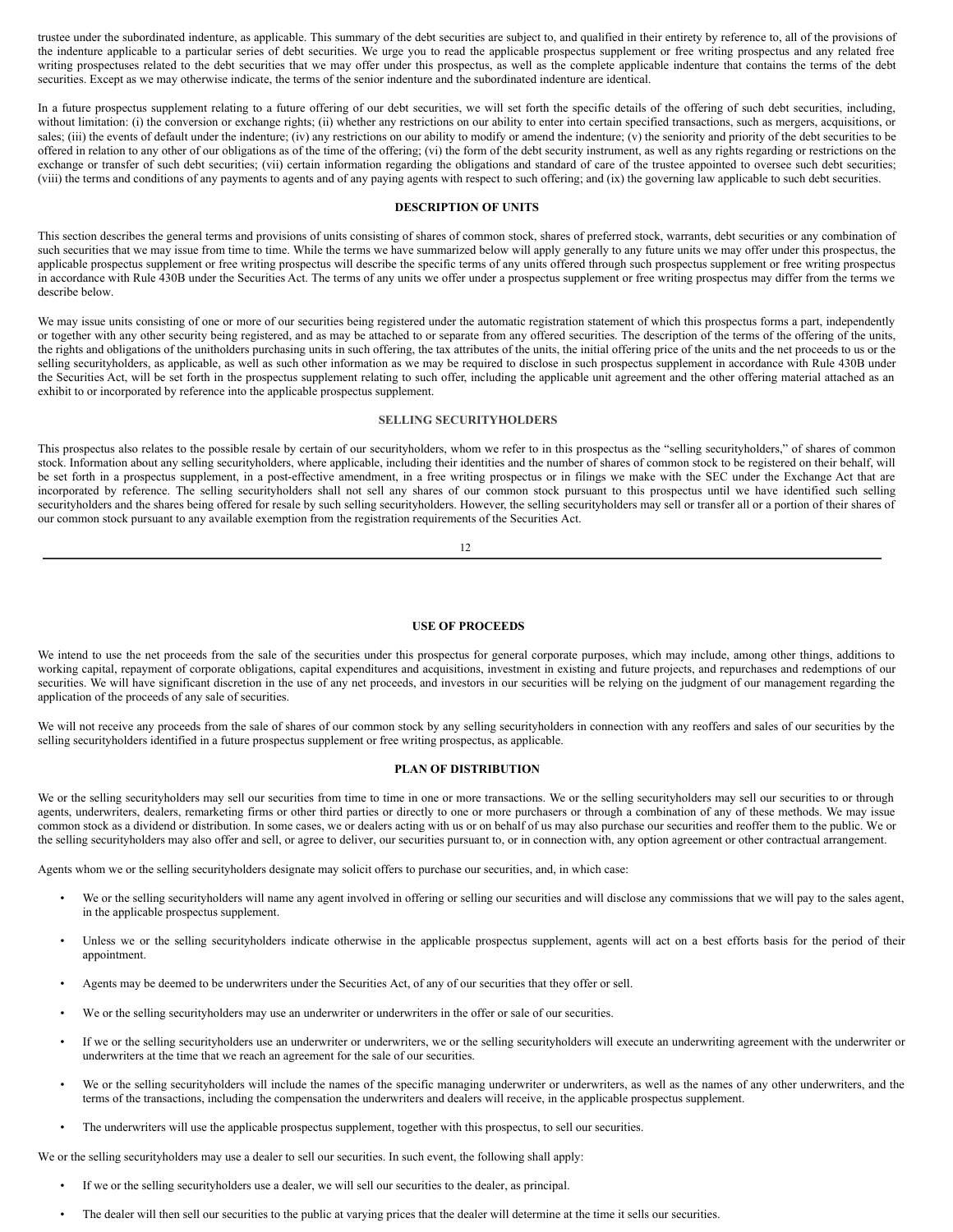We or the selling securityholders will include the name of the dealer and the terms of the transactions with the dealer in the applicable prospectus supplement.

We or the selling securityholders may solicit directly offers to purchase our securities, and we or the selling securityholders may directly sell our securities to institutional or other investors. We or the selling securityholders will describe the terms of direct sales in the applicable prospectus supplement.

13

We or the selling securityholders may engage in at the market offerings into an existing trading market in accordance with Rule 415(a)(4) of the Securities Act. We or the selling securityholders may indemnify agents, underwriters and dealers against certain liabilities, including liabilities under the Securities Act. Agents, underwriters and dealers, or their affiliates, may be customers of, engage in transactions with or perform services for us or our respective affiliates or the selling securityholders, in the ordinary course of business.

We or the selling securityholders may authorize agents and underwriters to solicit offers by certain institutions to purchase our securities at the public offering price under delayed delivery contracts. In such event, the following shall occur:

- If we or the selling securityholders use delayed delivery contracts, we will disclose that we are using them in the prospectus supplement and will tell you when we or the selling securityholders will demand payment and when delivery of our securities will be made under the delayed delivery contracts.
- These delayed delivery contracts will be subject only to the conditions that we or the selling securityholders describe in the prospectus supplement.
- We or the selling securityholders will describe in the applicable prospectus supplement the commission that underwriters and agents soliciting purchases of our securities under delayed delivery contracts will be entitled to receive.

Any underwriter, agent or dealer that is a Financial Industry Regulatory Authority member is not permitted to sell our securities in an offering to accounts over which it exercises discretionary authority without the prior specific written approval of its customer. Unless otherwise specified in connection with a particular underwritten offering of our securities, the underwriters will not be obligated to purchase offered securities unless specified conditions are satisfied, and if the underwriters do purchase any offered securities, they will purchase all offered securities.

In connection with underwritten offerings of the offered securities and in accordance with applicable law and industry practice, the underwriters in certain circumstances are permitted to engage in certain transactions that stabilize the price of our securities. Such transactions consist of bids or purchases for the purpose of pegging, fixing or maintaining the price of our securities. If the underwriters create a short position in our securities in connection with the offering (i.e., if they sell more securities than are set forth on the cover page of the applicable prospectus supplement), the underwriters may reduce that short position by purchasing our securities in the open market or as otherwise provided in the applicable prospectus supplement. The underwriters also may impose a penalty bid, whereby selling concessions allowed to dealers participating in the offering may be reclaimed if the securities sold by them are repurchased in connection with stabilization transactions. In general, purchases of a security for the purpose of stabilization or to reduce a short position could cause the price of the security to be higher than it might be in the absence of such purchases. The imposition of a penalty bid might also have an effect on the price of our securities to the extent that it were to discourage resales of our securities. The underwriters are not required to engage in these activities and may end any of these activities at any time.

We or the selling securityholders may effect sales of securities in connection with forward sale, option or other types of agreements with third parties. Any distribution of securities pursuant to any forward sale agreement may be effected from time to time in one or more transactions that may take place through a stock exchange, including block trades or ordinary broker's transactions, or through broker-dealers acting either as principal or agent, or through privately-negotiated transactions, or through an underwritten public offering, or through a combination of any such methods of sale, at market prices prevailing at the time of sale, at prices relating to such prevailing market prices or at negotiated or fixed prices. The specific terms of the lock-up provisions, if any, in respect of any given offering will be described in the applicable prospectus supplement.

Selling securityholders may use this prospectus in connection with resales of securities they hold as described in the applicable prospectus supplement, in a post-effective amendment, in a free writing prospectus or in filings we make with the SEC under the Exchange Act that are to be incorporated by reference. Selling securityholders may be deemed to be underwriters under the Securities Act in connection with the securities they resell and any profits on the sales may be deemed to be underwriting discounts and commissions under the Securities Act.

## <span id="page-18-0"></span>**LEGAL MATTERS**

The validity of the issuance of the securities offered by this prospectus will be passed upon for us by Lewis Roca Rothgerber Christie LLP, Las Vegas, Nevada. If certain legal matters in connection with an offering of the securities covered by this prospectus and a related prospectus supplement are passed upon by counsel for the underwriters, if any, of such offering, that counsel will be named in the related prospectus supplement for such offering.

14

# <span id="page-18-1"></span>**EXPERTS**

The consolidated financial statements of Riot Blockchain, Inc. and Subsidiaries as of December 31, 2020 and 2019 and for each of the two years in the period ended December 31, 2020, have been audited by Marcum LLP, independent registered public accounting firm, as stated in their report, which is incorporated herein by reference. Such consolidated financial statements of Riot Blockchain, Inc. and Subsidiaries are incorporated in this prospectus by reference in reliance on the report of such firm given upon their authority as experts in accounting and auditing.

The financial statements of Whinstone US, Inc. as of and for the year ended December 31, 2020 and 2019, which are incorporated in this prospectus by reference from the Current Report on Form 8-K/A of Riot Blockchain, Inc. filed with the SEC on August 12, 2021, have been audited by Malcolm M. Dienes, LLC, an independent audit firm, in their report, and the note related thereto, filed as Exhibit 99.1 to such Current Report on Form 8-K/A. Such financial statements have been incorporated by reference in this prospectus in reliance upon the report of such independent audit firm given upon their authority as experts in accounting and auditing**.**

#### <span id="page-18-2"></span>**WHERE YOU CAN FIND MORE INFORMATION**

This prospectus does not contain all of the information included in the automatic registration statement of which it forms a part, including certain exhibits and schedules and those items we incorporate by reference herein. We file annual, quarterly and special reports, along with other information, including the automatic registration statement of which this prospectus forms a part, with the SEC. The filings we make with the SEC are available to the public over the internet at the SEC's website at http://www.sec.gov. Our filings with the SEC are also available on our website, https://www.riotblockchain.com/ under the heading "Investors." The information on this website is not incorporated by reference into, and does not constitute a part of, this prospectus.

# <span id="page-18-3"></span>**INCORPORATION OF CERTAIN DOCUMENTS BY REFERENCE**